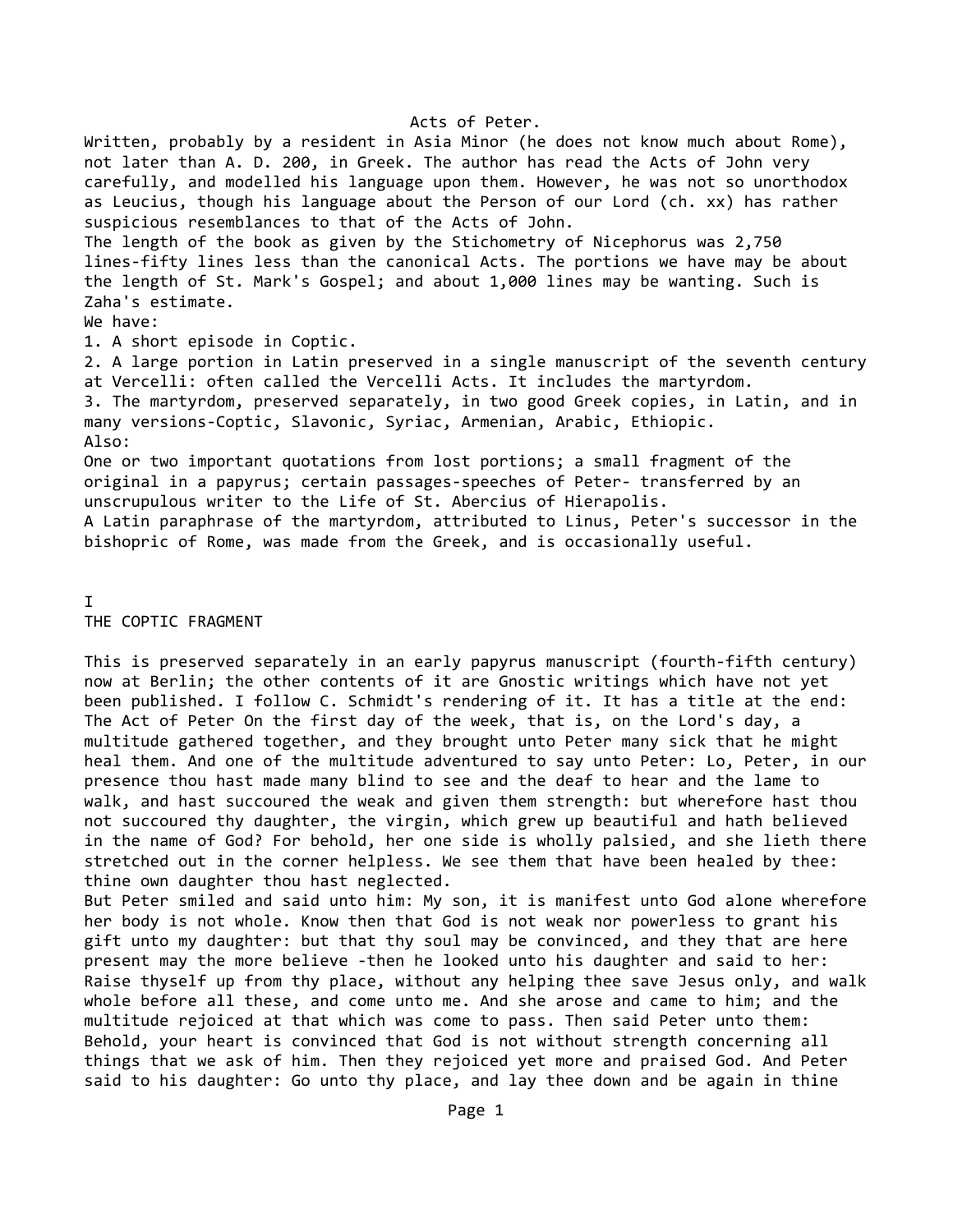infirmity, for this is expedient for me and for thee. And the maiden went back and lay down in her place and was as beforetime: and the whole multitude wept, and entreated Peter to make her whole.

But Peter said unto them: As the Lord liveth, this is expedient for her and for me. For on the day when she was born unto me I saw a vision, and the Lord said unto me: Peter, this day is a great temptation born unto thee, for this daughter will bring hurt unto many souls if her body continue whole. But I thought that the vision did mock me.

Now when the maiden was ten years old, a stumbling-block was prepared for many by reason of her. And an exceeding rich man, by name Ptolemaeus, when he had seen the maiden with her mother bathing, sent unto her to take her to wife; but her mother consented not. And he sent oft-times to her, and could not wait.

[Here a leaf is lost: the sense, however, is not hard to supply. Augustine speaks (quoting Apocryphal Acts) of a daughter of Peter struck with palsy at the prayer of her father.

Ptolemaeus, unable to win the maiden by fair means, comes and carries her off. Peter hears of it and prays God to protect her. His prayer is heard. She is struck with palsy on one side of her body. Then the text resumes.]

The servants of Ptolemaeus brought the maiden and laid her down before the door of the house and departed.

But when I perceived it, I and her mother, we went down and found the maiden, that one whole side of her body from her toes even to her head was palsied and withered: and we bore her away, praising the Lord which had preserved his handmaid from defilement and shame and (corruption?). This is the cause of the matter, why the maiden continueth so unto this day.

Now, then, it is fitting for you to know the end of Ptolemaeus. He went home and sorrowed night and day over that which had befallen him, and by reason of the many tears which he shed, he became blind. And when he had resolved to rise up and hang himself, lo, about the ninth hour of the day, he saw a great light which enlightened the whole house, and heard a voice saying unto him: Ptolemaeus, God hath not given thee the vessels for corruption and shame, and yet more doth it not become thee which hast believed in me to defile my virgin, whom thou shalt know as thy sister, even as if I were unto you both one spirit (sic). But rise up and go quickly unto the house of the apostle Peter, and thou shalt see my glory; he shall make known unto thee what thou must do.

But Ptolemaeus was not negligent, and bade his servants show him the way and bring him unto me. And when they were come to me, he told me all that had befallen him by the power of our Lord Jesus Christ. Then did he see with the eyes of his flesh, and with the eyes of his soul, and much people believed (hoped) in Christ: and he did them good and gave them the gift of God.

Thereafter Ptolemaeus died, departing out of this life, and went unto his Lord: and when he made his will he bequeathed a piece of land in the name of my daughter, because through her he had believed in God and was made whole. But I unto whom the disposition thereof fell, exercised it with great carefulness: I sold the land, and God alone knoweth neither I nor my daughter (received the price). I sold the land and kept nought back of the price, but gave all the money unto the poor. Know therefore, thou servant of Jesus Christ, that God directeth (?) them that are

his, and prepareth good for every one of them, although we think that God hath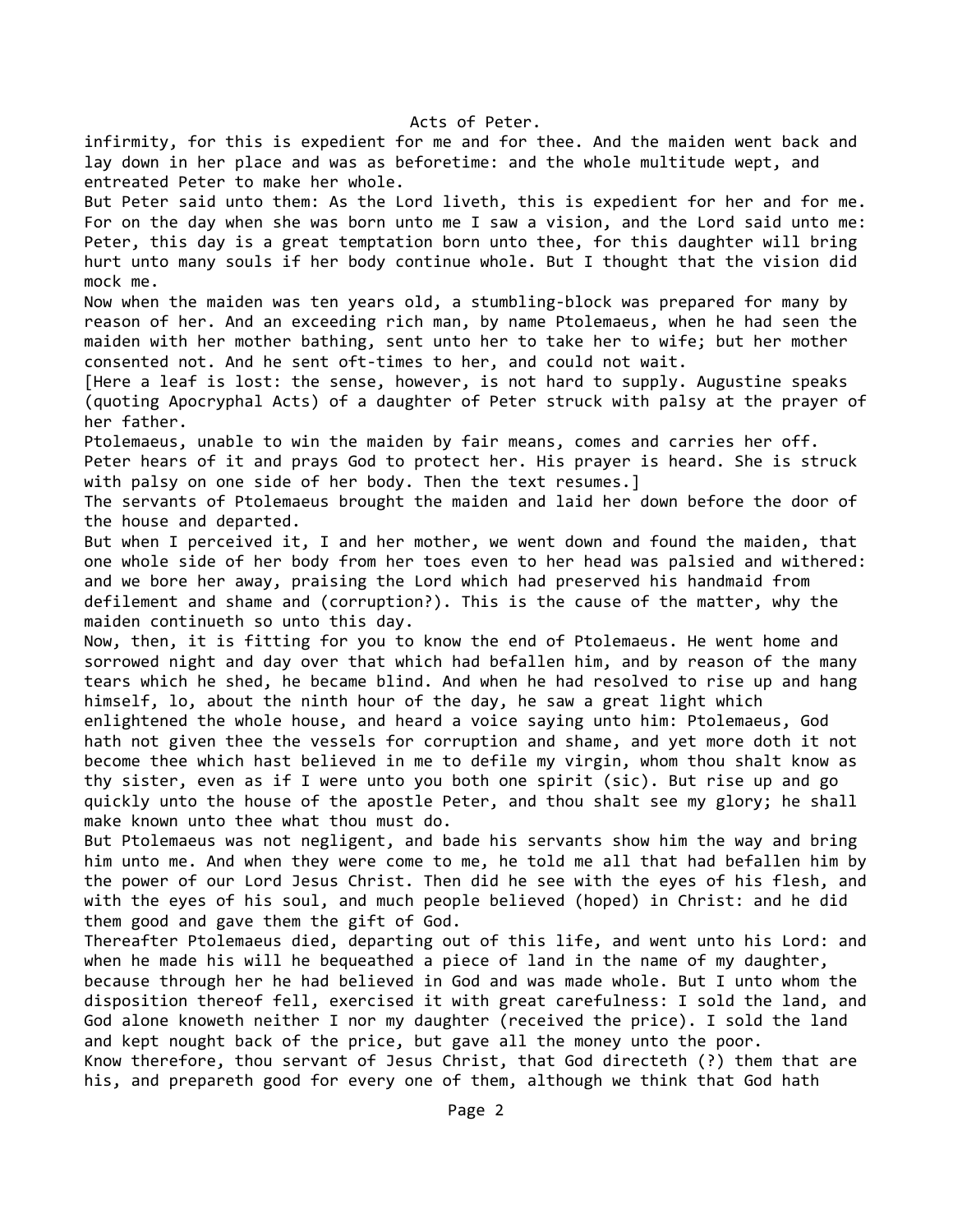forgotten us. Therefore now, brethren, let us be sorrowful and watch and pray, and so shall the goodness of God look upon us, whereon we wait. And yet further discourse did Peter hold before them all, and glorified the name of Christ the Lord and gave them all of the bread: and when he had distributed it, he rose up and went unto his house.

The scene of this episode is probably Jerusalem. The subject of it was often used by later writers, most notably, perhaps, by the author of the late Acts of SS. Nereus and Achilleus (fifth or sixth century), who gives the daughter a name, Petronilla, which has passed into Kalendars, and as Perronelle, Pernel, or Parnell has become familiar.

A few critics have questioned whether this piece really belongs to the Acts of Peter: but the weight of probability and of opinion is against them. Nothing can be plainer than that it is an extract from a larger book, and that it is ancient (the manuscript may be of the fourth century). Moreover, Augustine, in dealing with apocryphal Acts, alludes to the story contained in it. What other large book of ancient date dealing with Peter's doings can we imagine save the Acts?

II

THE GARDENER'S DAUGHTER

Augustine (Against Adimantus, xvii. 5), says to his Manichaean opponent: the story of Peter killing Ananias and Sapphira by a word is very stupidly blamed by those who in the apocryphal Acts read and admire both the incident I mentioned about the apostle Thomas (the death of the cup-bearer at the feast in his Acts) 'and that the daughter of Peter himself was stricken with palsy at the prayer of her father, and that the daughter of a gardener died at the prayer of Peter. Their answer is that it was expedient for them, that the one should be disabled by palsy and the other should die: but they do not deny that it happened at the prayer of the apostle'.

This allusion to the gardener's daughter remained a puzzle until lately. But a passage in the Epistle of Titus (already quoted) tells us the substance of the story.

A certain gardener had a daughter, a virgin, her father's only child: he begged Peter to pray for her. Upon his request, the apostle answered him that the Lord would give her that which was useful for her soul. Immediately the girl fell dead. O worthy gain and suitable to God, to escape the insolence of the flesh and mortify the boastfulness of the blood! But that old man, faithless, and not knowing the greatness of the heavenly favour, ignorant of the divine benefit, entreated Peter that his only daughter might be raised again. And when she was raised, not many days after, as it might be to-day, the slave of a believer who lodged in the house ran upon her and ruined the girl, and both of them disappeared.

This was evidently a contrast to the story of Peter's daughter, and probably followed immediately upon it in the Acts. There is another sentence appropriate to the situation, which Dom de Bruyne found in a Cambrai MS. of the thirteenth century -a collection of apophthegms- and printed with the extracts from the Epistle of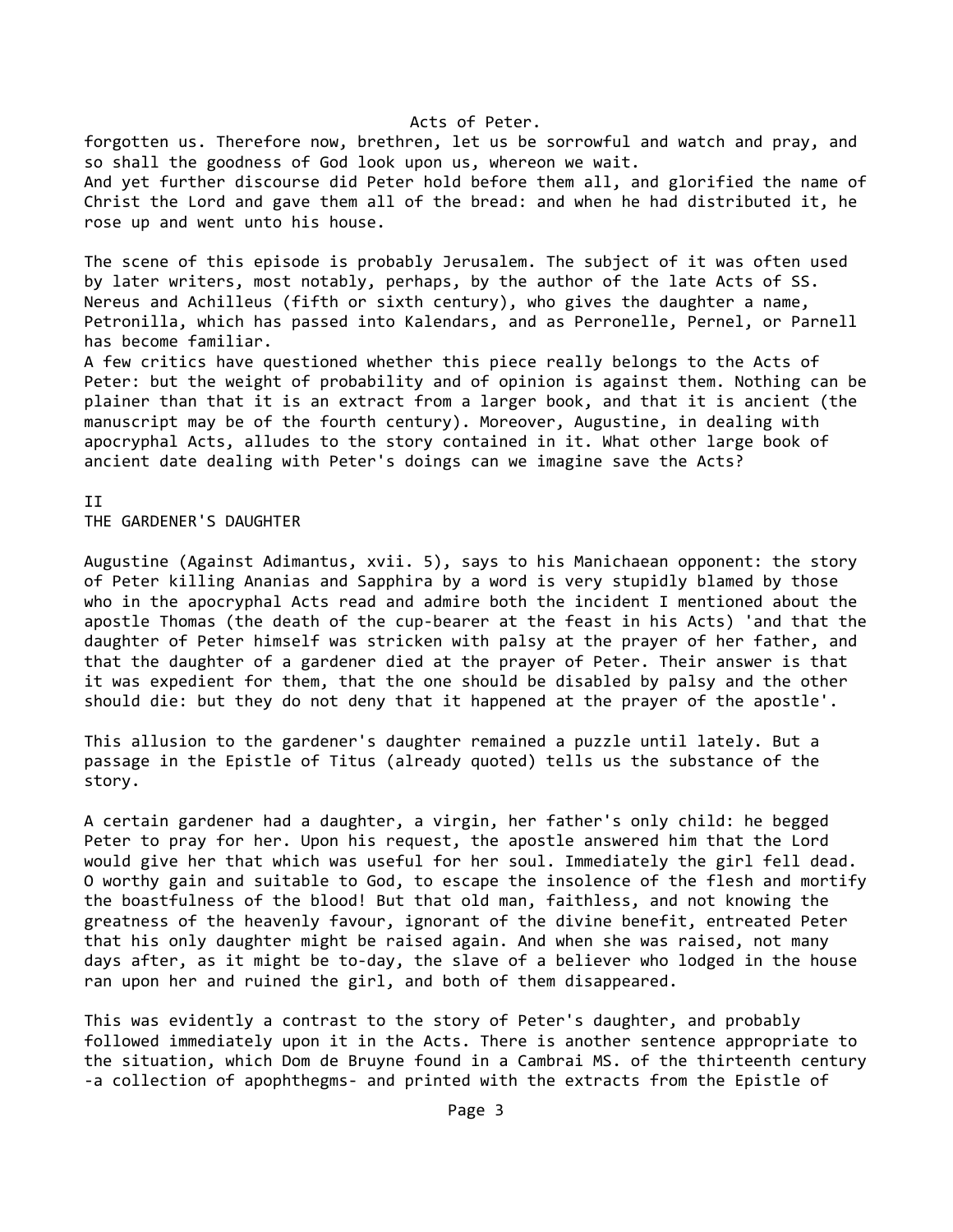# Titus.

That the dead are not to be mourned overmuch, Peter, speaking to one who lamented without patience the loss of his daughter, said: So many assaults of the devil, so many warrings of the body, so many disasters of the world hath she escaped, and thou sheddest tears as if thou knewest not what thou sufferest in thyself (what good hath befallen thee).

This might very well be part of Peter's address to the bereaved gardener.

# III

THE VERCELLI ACTS I. At the time when Paul was sojourning in Rome and confirming many in the faith, it came also to pass that one by name Candida, the wife of Quartus that was over the prisons, heard Paul and paid heed to his words and believed. And when she had instructed her husband also and he believed, Quartus suffered Paul to go whither he would away from the city: to whom Paul said: If it be the will of God, he will reveal it unto me. And after Paul had fasted three days and asked of the Lord that which should be profitable for him, he saw a vision, even the Lord saying unto him: Arise, Paul, and become a physician in thy body (i.e. by going thither in person) to them that are in Spain. He therefore, having related to the brethren what God had commanded, nothing doubting, prepared himself to set forth from the city. But when Paul was about to depart, there was great weeping throughout all the brotherhood, because they thought that they should see Paul no more, so that they even rent their clothes. For they had in mind also how that Paul had oftentimes contended with the doctors of the Jews and confuted them, saying: Christ, upon whom your fathers laid hands, abolished their sabbaths and fasts and holy-days and circumcision, and the doctrines of men and the rest of the traditions he did abolish. But the brethren lamented (and adjured) Paul by the coming of our Lord Jesus Christ, that he should not be absent above a year, saying: We know thy love for thy brethren; forget not us when thou art come thither, neither begin to forsake us, as little children without a mother. And when they besought him long with tears, there came a sound from heaven, and a great voice saying: Paul the servant of God is chosen to minister all the days of his life: by the hands of Nero the ungodly and wicked man shall he be perfected before your eyes. And a very great fear fell upon the brethren because of the voice which came from heaven: and they were confirmed yet more in the faith.

II. Now they brought unto Paul bread and water for the sacrifice, that he might make prayer and distribute it to every one. Among whom it befell that a woman named Rufina desired, she also, to receive the Eucharist at the hands of Paul: to whom Paul, filled with the spirit of God, said as she drew near: Rufina, thou comest not worthily unto the altar of God, arising from beside one that is not thine husband but an adulterer, and assayest to receive the Eucharist of God. For behold Satan shall trouble thine heart and cast thee down in the sight of all them that believe in the Lord, that they which see and believe may know that they have believed in the living God, the searcher of hearts. But if thou repent of thine act, he is faithful that is able to blot out thy sin and set thee free from this sin: but if thou repent not, while thou art yet in the body, devouring fire and outer darkness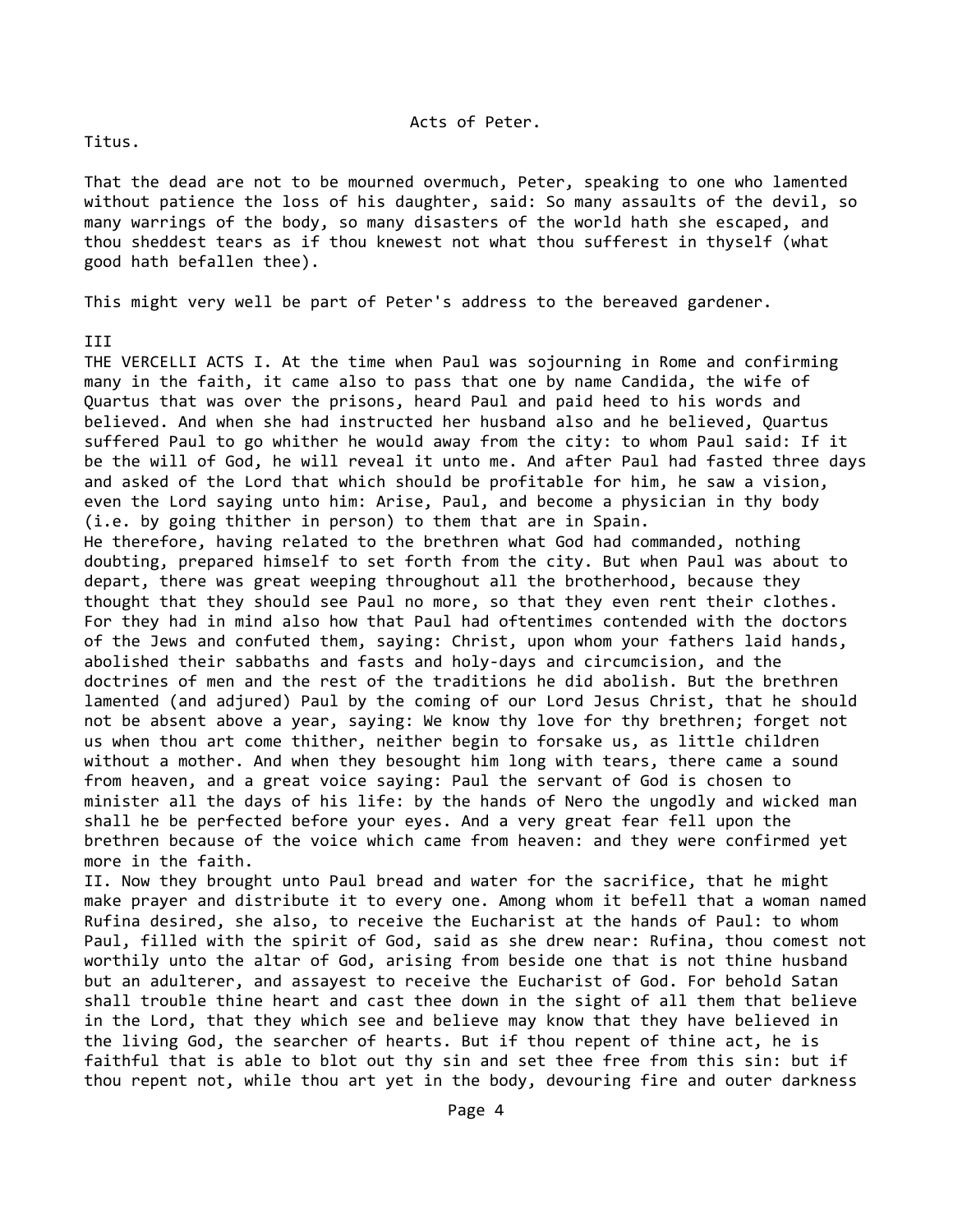shall receive thee for ever. And immediately Rufina fell down, being stricken with palsy (?) from her head unto the nails of her feet, and she had no power to speak (given her) for her tongue was bound. And when both they that believed (in the faith) and the neophytes saw it, they beat their breasts, remembering their old sins, and mourned and said: We know not if God will forgive the former sins which we have committed. Then Paul called for silence and said: Men and brethren which now have begun to believe on Christ, if ye continue not in your former works of the tradition of your fathers, and keep yourselves from all guile and wrath and fierceness and adultery and defilement, and from pride and envy and contempt and enmity, Jesus the living God will forgive you that ye did in ignorance. Wherefore, ye servants of God, arm yourselves every one in your inner man with peace, patience, gentleness, faith, charity, knowledge, wisdom, love of the brethren, hospitality, mercy, abstinence, chastity, kindness, justice: then shall ye have for your guide everlastingly the first-begotten of all creation, and shall have strength in peace with our Lord. And when they had heard these things of Paul, they besought him to pray for them. And Paul lifted up his voice and said: O eternal God, God of the heavens, God of unspeakable majesty (divinity), who hast stablished all things by thy word, who hast bound upon all the world the chain of thy grace, Father of thine holy Son Jesus Christ, we together pray thee through thy Son Jesus Christ, strengthen the souls which were before unbelieving but now are faithful. Once I was a blasphemer, now I am blasphemed; once I was a persecutor, now do I suffer persecution of others; once I was the enemy of Christ, now I pray that I may be his friend: for I trust in his promise and in his mercy; I account myself faithful and that I have received forgiveness of my former sins. Wherefore I exhort you also, brethren, to believe in the Lord the Father Almighty, and to put all your trust in our Lord Jesus Christ his Son, believing in him, and no man shall be able to uproot you from his promise. Bow your knees therefore together and commend me unto the Lord, who am about to set forth unto another nation, that his grace may go before me and dispose my journey aright, that he may receive his vessels holy and believing, that they, giving thanks for my preaching of the word of the Lord, may be well grounded in the faith. But the brethren wept long and prayed unto the Lord with Paul, saying: Be thou, Lord Jesus Christ, with Paul and restore him unto us whole: for we know our weakness which is in us even to this day. III. And a great multitude of women were kneeling and praying and beseeching Paul; and they kissed his feet and accompanied him unto the harbour. But Dionysius and Balbus, of Asia, knights of Rome, and illustrious men, and a senator by name Demetrius abode by Paul on his right hand and said: Paul, I would desire to leave the city if I were not a magistrate, that I might not depart from thee. Also from Caesar's house Cleobius and Iphitus and Lysimachus and Aristaeus and two matrons Berenice and Philostrate, with Narcissus the presbyter [after they had] accompanied him to the harbour: but whereas a storm of the sea came on, he (Narcissus?) sent the brethren back to Rome, that if any would, he might come down and hear Paul until he set sail: and hearing that, the brethren went up unto the city. And when they told the brethren that had remained in the city, and the report was spread abroad, some on beasts, and some on foot, and others by way of the Tiber came down to the harbour, and were confirmed in the faith for three days, and on the fourth day until the fifth hour, praying together with Paul, and making the offering: and they put all that was needful on the ship and delivered him two young men,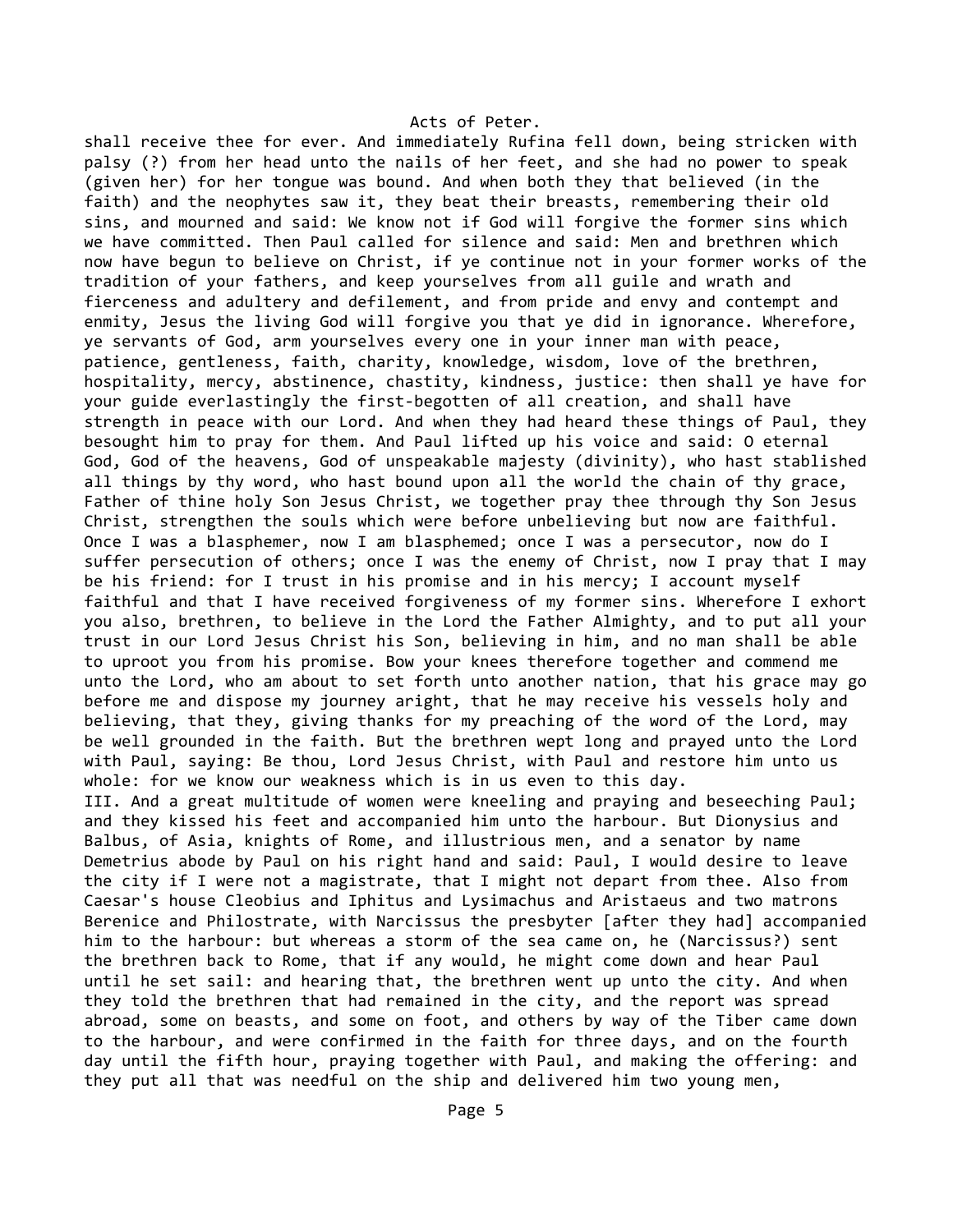believers, to sail with him, and bade him farewell in the Lord and returned to Rome.

There has been great dispute about these three chapters, whether they are not an excerpt from the Acts of Paul, or whether they are an addition made by the writer of the Greek original of the Vercelli Acts.

If they are from the Acts of Paul, it means that in those Acts Paul was represented as visiting Rome twice, and going to Spain between the visits. Evidently, if this was so, he did not return straight from Spain to Rome: at least the Coptic gives no indication that the prophecies of Cleobius and Myrte were uttered in Spain. The question is a difficult one. All allow that the writer of the Acts of Peter knew and used the Acts of Paul: but there is strong opposition to the idea that Paul related two visits to Rome.

The writer of Paul obviously knew the canonical Acts very well and obviously took great liberties with them. Did he go so far, one wonders, as to suppress and ignore the whole story of the trial before Felix and the shipwreck? If he told of but one visit to Rome -the final one- it appears that he did: for the conditions described in the Martyrdom -Paul quite free and martyred very shortly after his arrival- are totally irreconcilable with Luke (Paul arriving in custody and living two years at least in the city).

IV. Now after a few days there was a great commotion in the midst of the church, for some said that they had seen wonderful works done by a certain man whose name was Simon, and that he was at Aricia, and they added further that he said he was a great power of God and without God he did nothing. Is not this the Christ? but we believe in him whom Paul preached unto us; for by him have we seen the dead raised, and men Delivered from divers infirmities: but this man seeketh contention, we know it (or, but what this contention is, we know not) for there is no small stir made among us. Perchance also he will now enter into Rome; for yesterday they besought him with great acclamations, saying unto him: Thou art God in Italy, thou art the saviour of the Romans: haste quickly unto Rome. But he spake to the people with a shrill voice, saying: Tomorrow about the seventh hour ye shall see me fly over the gate of the city in the form (habit) wherein ye now see me speaking unto you. Therefore, brethren, if it seem good unto you, let us go and await carefully the issue of the matter. They all therefore ran together and came unto the gate. And when it was the seventh hour, behold suddenly a dust was seen in the sky afar off, like a smoke shining with rays stretching far from it. And when he drew near to the gate, suddenly he was not seen: and thereafter he appeared, standing in the midst of the people; whom they all worshipped, and took knowledge that he was the same that was seen of them the day before.

And the brethren were not a little offended among themselves, seeing, moreover, that Paul was not at Rome, neither Timotheus nor Barnabas, for they had been sent into Macedonia by Paul, and that there was no man to comfort us, to speak nothing of them that had but just become catechumens. And as Simon exalted himself yet more by the works which he did, and many of them daily called Paul a sorcerer, and others a deceiver, of so great a multitude that had been stablished in the faith all fell away save Narcissus the presbyter and two women in the lodging of the Bithynians, and four that could no longer go out of their house, but were shut up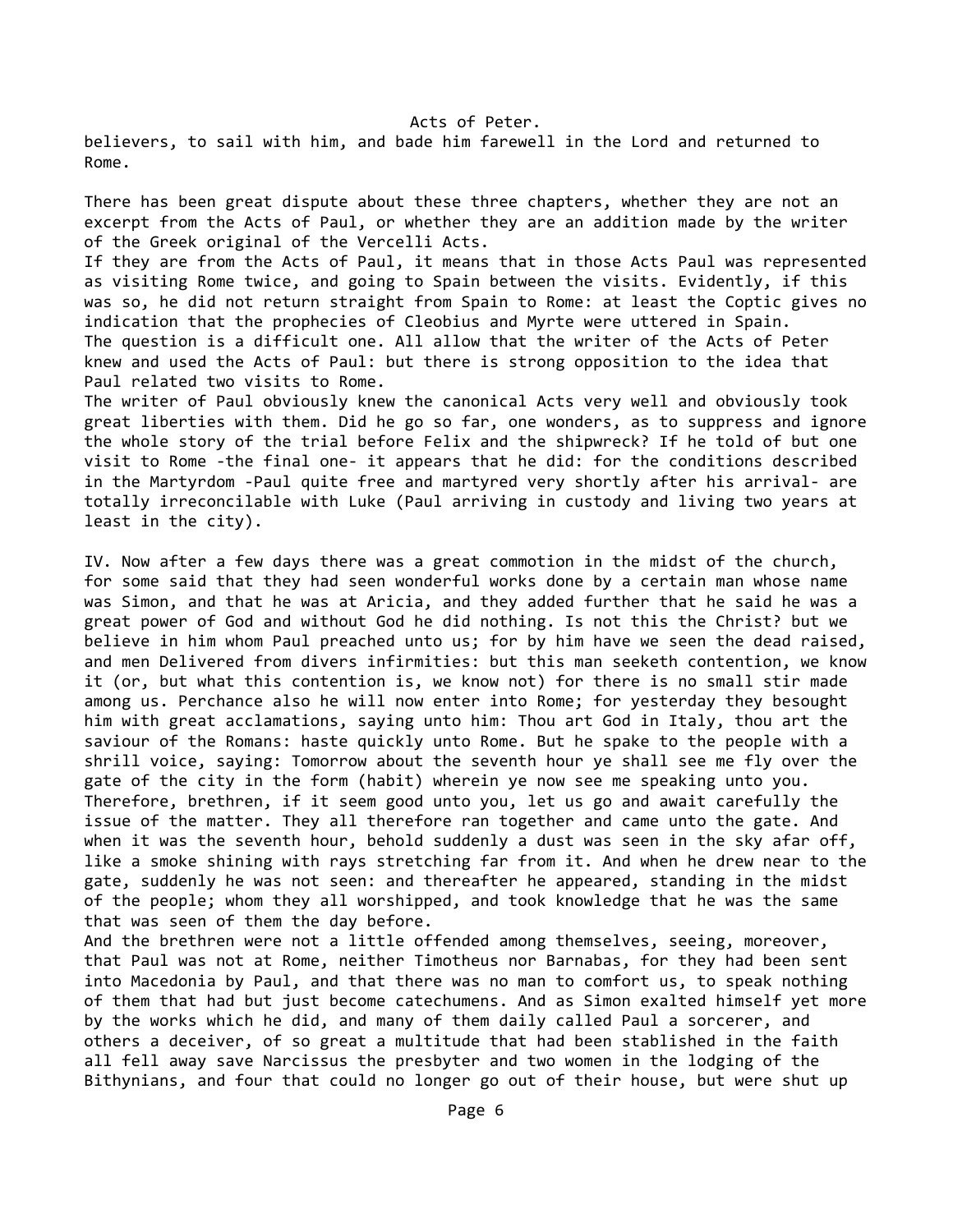(day and night): these gave themselves unto prayer (by day and night), beseeching the Lord that Paul might return quickly, or some other that should visit his servants, because the devil had made them fall by his wickedness. V. And as they prayed and fasted, God was already teaching Peter at Jerusalem of that which should come to pass. For whereas the twelve years which the Lord Christ had enjoined upon him were fulfilled, he showed him a vision after this manner, saying unto him: Peter, that Simon the sorcerer whom thou didst cast out of Judaea, convicting him, hath again come before thee (prevented thee) at Rome. And that shalt thou know shortly (or, and that thou mayest know in few words): for all that did believe in me hath Satan made to fall by his craft and working: whose Power Simon approveth himself to be. But delay thee not: set forth on the morrow, and there shalt thou find a ship ready, setting sail for Italy, and within few days I will show thee my grace which hath in it no grudging. Peter then, admonished by the vision, related it unto the brethren without delay, saying: It is necessary for me to go up unto Rome to fight with the enemy and adversary of the Lord and of our brethren.

And he went down to Caesarea and embarked quickly in the ship, whereof the ladder was already drawn up, not taking any provision with him. But the governor of the ship whose name was Theon looked on Peter and said: Whatsoever we have, all is thine. For what thank have we, if we take in a man like unto ourselves who is in uncertain case (difficulty) and share not all that we have with thee? but only let us have a prosperous voyage. But Peter, giving him thanks for that which he offered, himself fasted while he was in the ship, sorrowful in mind and again consoling himself because God accounted him worthy to be a minister in his service.

And after a few days the governor of the ship rose up at the hour of his dinner and asked Peter to eat with him, and said to him: O thou, whoever thou art, I know thee not, but as I reckon, I take thee for a servant of God. For as I was steering my ship at midnight I perceived the voice of a man from heaven saying to me: Theon, Theon! And twice it called me by my name and said to me: Among them that sail with thee let Peter be greatly honoured by thee, for by him shalt thou and the rest be preserved safe without any hurt after such a course as thou hopest not for. And Peter believed that God would vouchsafe to show his providence upon the sea unto them that were in the ship, and thenceforth began Peter to declare unto Theon the mighty works of God, and how the Lord had chosen him from among the apostles, and for what business he sailed unto Italy: and daily he communicated unto him the word of God. And considering him he perceived by his walk that he was of one mind in the faith and a worthy minister (deacon).

Now when there was a calm upon the ship in Hadria (the Adriatic), Theon showed it to Peter, saying unto him: If thou wilt account me worthy, whom thou mayest baptize with the seal of the Lord thou hast an opportunity. For all that were in the ship had fallen asleep, being drunken. And Peter went down by a rope and baptized Theon in the name of the Father and the Son and the Holy Ghost: and he came up out of the water rejoicing with great joy, and Peter also was glad because God had accounted Theon worthy of his name. Arid it came to pass when Theon was baptized, there appeared in the same place a youth shining and beautiful, saying unto them: Peace be unto you. And immediately Peter and Theon went up and entered into the cabin; and Peter took bread and gave thanks unto the Lord which had accounted him worthy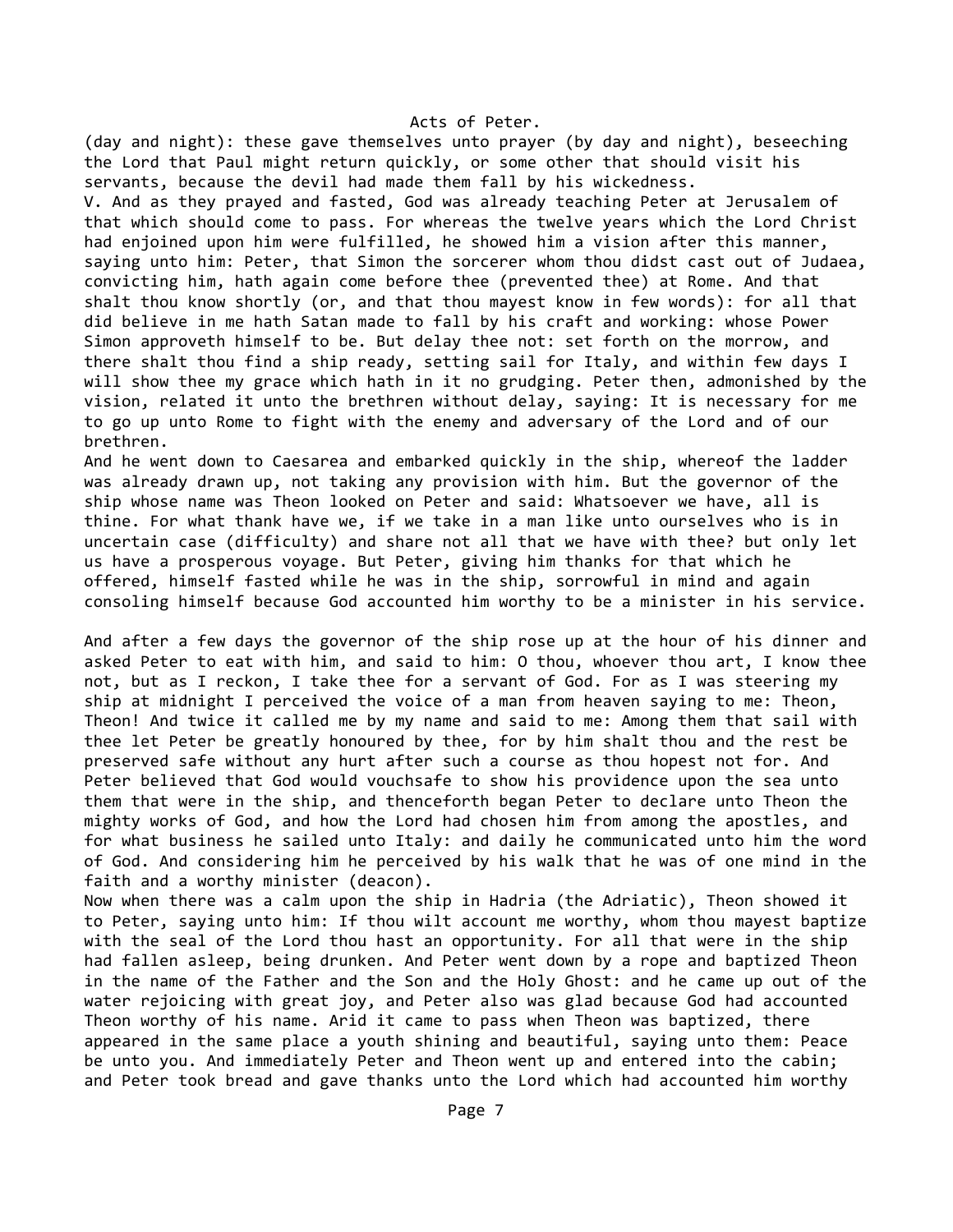of his holy ministry, and for that the youth had appeared unto them, saying: Peace be unto you. And he said: Thou best and alone holy one, it is thou that hast appeared unto us, O God Jesu Christ, and in thy name hath this man now been washed and sealed with thy holy seal. Therefore in thy name do I impart unto him thine eucharist, that he may be thy perfect servant without blame for ever.

And as they feasted and rejoiced in the Lord, suddenly there came a wind, not vehement but moderate, at the ship's prow, and ceased not for six days and as many nights, until they came unto Puteoli.

VI. And when they had touched at Puteoli, Theon leapt out of the ship and went unto the inn where he was wont to lodge, to prepare to receive Peter. Now he with whom he lodged was one by name Ariston, which alway feared the Lord, and because of the Name Theon entrusted himself with him (had dealings with him). And when he was come to the inn and saw Ariston, Theon said unto him: God who hath accounted thee worthy to serve him hath communicated his grace unto me also by his holy servant Peter, who hath now sailed with me from Judaea, being commanded by our Lord to come unto Italy. And when he heard that, Ariston fell upon Theon's neck and embraced him and besought him to bring him to the ship and show him Peter. For Ariston said that since Paul set forth unto Spain there was no man of the brethren with whom he could refresh himself, and, moreover, a certain Jew had broken into the city, named Simon, and with his charms of sorcery and his wickedness hath he made all the brotherhood fall away this way and that, so that I also fled from Rome, expecting the coming of Peter: for Paul had told us of him, and I also have seen many things in a vision. Now, therefore, I believe in my Lord that he will build up again his ministry, for all this deceit shall be rooted out from among his servants. For our Lord Jesus Christ is faithful, who is able to restore our minds. And when Theon heard these things from Ariston, who wept, his spirit was raised (increased) yet more and he was the more strengthened, because he perceived that he had believed on the living God.

But when they came together unto the ship, Peter looked upon them and smiled, being filled with the Spirit; so that Ariston falling on his face at Peter's feet, said thus: Brother and lord, that hast part in the holy mysteries and showest the right way which is in the Lord Jesus Christ our God, who by thee hath shown unto us his coming: we have lost all them whom Paul had delivered unto us, by the working of Satan; but now I trust in the Lord who hath commanded thee to come unto us, sending thee as his messenger, that he hath accounted us worthy to see his great and wonderful works by thy means. I pray thee therefore, make haste unto the city: for I left the brethren which have stumbled, whom I saw fall into the temptation of the devil, and fled hither, saying unto them: Brethren, stand fast in the faith, for it is of necessity that within these two months the mercy of our Lord bring his servant unto you. For I had seen a vision, even Paul, saying unto me: Ariston, flee thou out of the city. And when I heard it, I believed without delay and went forth in the Lord, although I had an infirmity in my flesh, and came hither; and day by day I stood upon the sea-shore asking the sailors: Hath Peter sailed with you? But now through the abundance of the grace of God I entreat thee, let us go up unto Rome without delay, lest the teaching of this wicked man prevail yet further. And as Ariston said this with tears, Peter gave him his hand and raised him up from the earth, and Peter also groaning, said with tears: He hath prevented us which tempteth all the world by his angels; but he that hath power to save his servants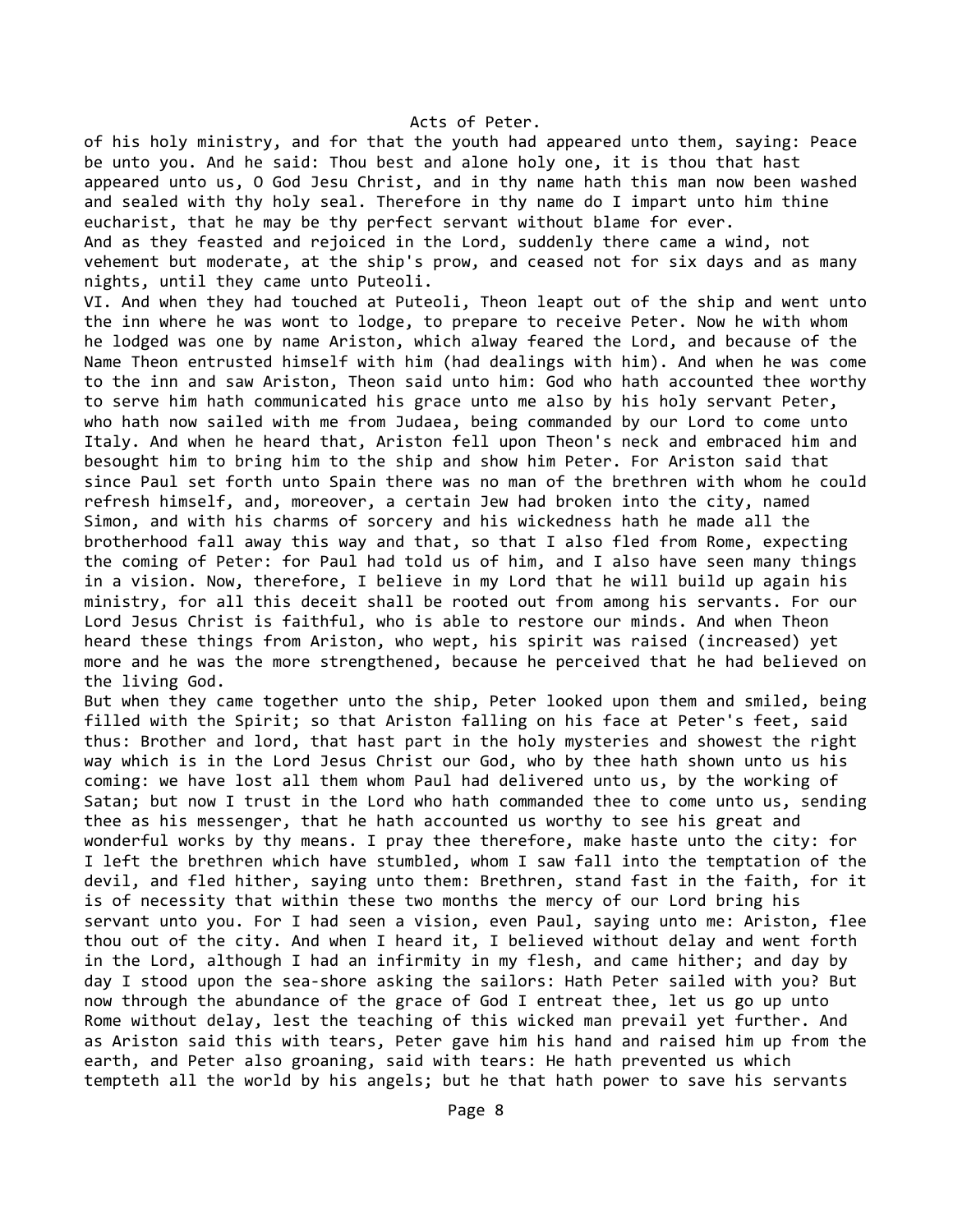from all temptations shall quench his deceits and put him beneath the feet of them that have believed in Christ whom we preach.

And, as they entered in at the gate, Theon entreated Peter, saying: Thou didst not refresh thyself on any day in so great a voyage (sea): and now after (before) so hard a journey wilt thou set out forthwith from the ship? tarry and refresh thyself, and so shalt thou set forth: for from hence to Rome upon a pavement of flint I fear lest thou be hurt by the shaking. But Peter answered and said to them: What if it come to pass that a millstone were hung upon me, and likewise upon the enemy of our Lord, even as my Lord said unto us of any that offended one of the brethren, and I were drowned in the sea? but it might be not only a millstone, but that which is far worse, even that I which am the enemy of this persecutor of his servants should die afar off from them that have believed on the Lord Jesus Christ (so Ficker: the sentence is corrupt; the sense is that Peter must at all costs be with his fellow-Christians, or he will incur even worse punishment than that threatened by our Lord's words). And by no exhortation could Theon prevail to persuade him to tarry there even one day.

But Theon himself delivered all that was in the ship to be sold for the price which he thought good, and followed Peter unto Rome; whom Ariston brought unto the abode of Narcissus the presbyter.

VII. Now the report was noised through the city unto the brethren that were dispersed, because of Simon, that he might show him to be a deceiver and a persecutor of good men. All the multitude therefore ran together to see the apostle of the Lord stay (himself, or the brethren) on Christ. And on the first day of the week when the multitude was assembled to see Peter, Peter began to say with a loud voice: Ye men here present that trust in Christ, ye that for a little space have suffered temptation, learn for what cause God sent his Son into the world, and wherefore he made him to be born of the Virgin Mary; for would he so have done if not to procure us some grace or dispensation? even because he would take away all offence and all ignorance and all the contrivance of the devil, his attempts (beginnings) and his strength wherewith he prevailed aforetime, before our God shined forth in the world. And whereas men through ignorance fell into death by many and divers infirmities, Almighty God, moved with compassion, sent his Son into the world. With whom I was; and he (or I) walked upon the water, whereof I myself remain awitness, and do testify that he then worked in the world by signs and wonders, all of which he did.

I do confess, dearly-beloved brethren, that I was with him: yet I denied him, even our Lord Jesus Christ, and that not once only, but thrice; for there were evil dogs that were come about me as they did unto the Lord's prophets. And the Lord imputed it not unto me, but turned unto me and had compassion on the infirmity of my flesh, when (or so that) afterward I bitterly bewailed myself, and lamented the weakness of my faith, because I was befooled by the devil and kept not in mind the word of my Lord. And now I say unto you, O men and brethren, which are gathered together in the name of Jesus Christ: against you also hath the deceiver Satan aimed his arrows, that ye might depart out of the way. But faint not, brethren, neither let your spirit fall, but be strong and persevere and doubt not: for if Satan caused me to stumble, whom the Lord had in great honour, so that I denied the light of mine hope, and if he overthrew me and persuaded me to flee as if I had put my trust in a man, what think ye will he do unto you which are but young in the faith? Did ye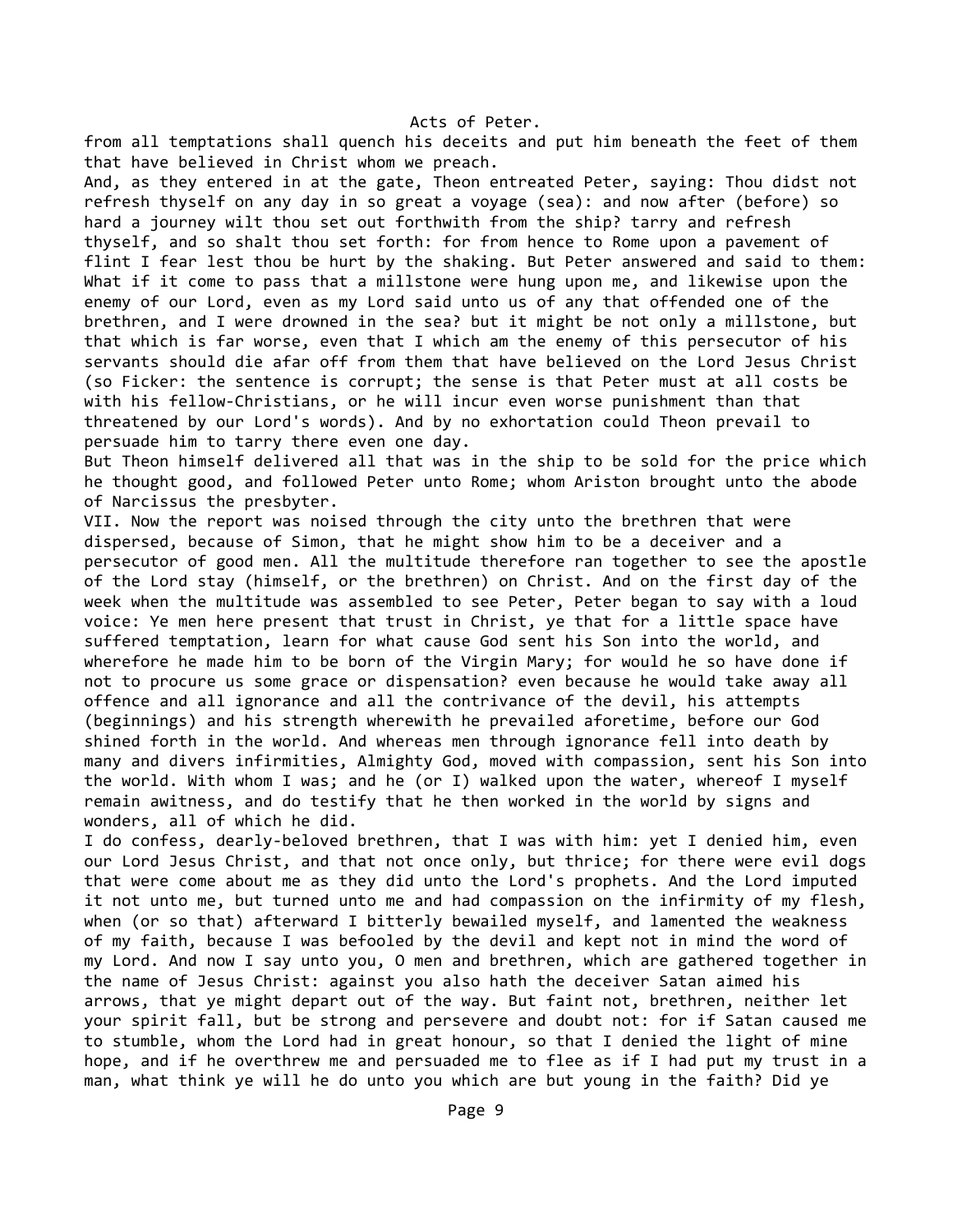suppose that he would not turn you away to make you enemies of the kingdom of God, and cast you down into perdition by a new (or the last) deceit? For whomsoever he casteth out from the hope of our Lord Jesus Christ, he is a son of perdition for ever. Turn yourselves, therefore, brethren, chosen of the Lord, and be strong in God Almighty, the Father of our Lord Jesus Christ, whom no man hath seen at any time, neither can see, save he who hath believed in him. And be ye aware whence this temptation hath come upon you. For it is not only by words that I would convince you that this is Christ whom I preach, but also by deeds and exceeding great works of power do I exhort you by the faith that is in Christ Jesus, that none of you look for any other save him that was despised and mocked of the Jews, even this Nazarene which was crucified and died and the third day rose again. VIII. And the brethren repented and entreated Peter to fight against Simon: (who said that he was the power of God, and lodged in the house of Marcellus a senator, whom he had convinced by his charms) saying: Believe us, brother Peter: there was no man among men so wise as this Marcellus. All the widows that trusted in Christ had recourse unto him; all the fatherless were fed by him; and what more, brother? all the poor called Marcellus their patron, and his house was called the house of the strangers and of the poor, and the emperor said unto him: I will keep thee out of every office, lest thou despoil the provinces to give gifts unto the Christians. And Marcellus answered: All my goods are also thine. And Caesar said to him: Mine they would be if thou keptest them for me; but now they are not mine, for thou givest them to whom thou wilt, and I know not to what vile persons. Having this, then, before our eyes, brother Peter, we report it to thee, how the great mercy of this man is turned unto blasphemy; for if he had not turned, neither should we have departed from the holy faith of God our Lord. And now doth this Marcellus in anger repent him of his good deeds, saying: All this substance have I spent in all this time, vainly believing that I gave it for the knowledge of God! So that if any stranger cometh to the door of his house, he smiteth him with a staff and biddeth him be beaten, saying: Would God I had not spent so much money upon these impostors: and yet more doth he say, blaspheming. But if there abide in thee any mercy of our Lord and aught of the goodness of his commandments, do thou succour the error of this man who hath done so many alms-deeds unto the servants of God. And Peter, when he perceived this, was smitten with sharp affliction and said: O the divers arts and temptations of the devil! O the contrivances and devices of the wicked! he that nourisheth up for himself a mighty fire in the day of wrath, the destruction of simple men, the ravening wolf, the devourer and scatterer of eternal life! Thou didst enmesh the first man in concupiscence and bind him with thine old iniquity and with the chain of the flesh: thou art wholly the exceeding bitter fruit of the tree of bitterness, who sendest divers lusts upon men. Thou didst compel Judas my fellow-disciple and fellow-apostle to do wickedly and deliver up our Lord Jesus Christ, who shall punish thee therefor. Thou didst harden the heart of Herod and didst inflame Pharaoh and compel him to fight against Moses the holy servant of God; thou didst give boldness unto Caiaphas, that he should deliver our Lord Jesus Christ unto the unrighteous multitude; and even until now thou shootest at innocent souls with thy poisonous arrows. Thou wicked one, enemy of all men, be thou accursed from the Church of him the Son of the holy God ommpotent and as a brand cast out of the fire shalt thou be quenched by the servants of our Lord Jesus Christ. Upon thee let thy blackness be turned and upon thy children, an evil seed;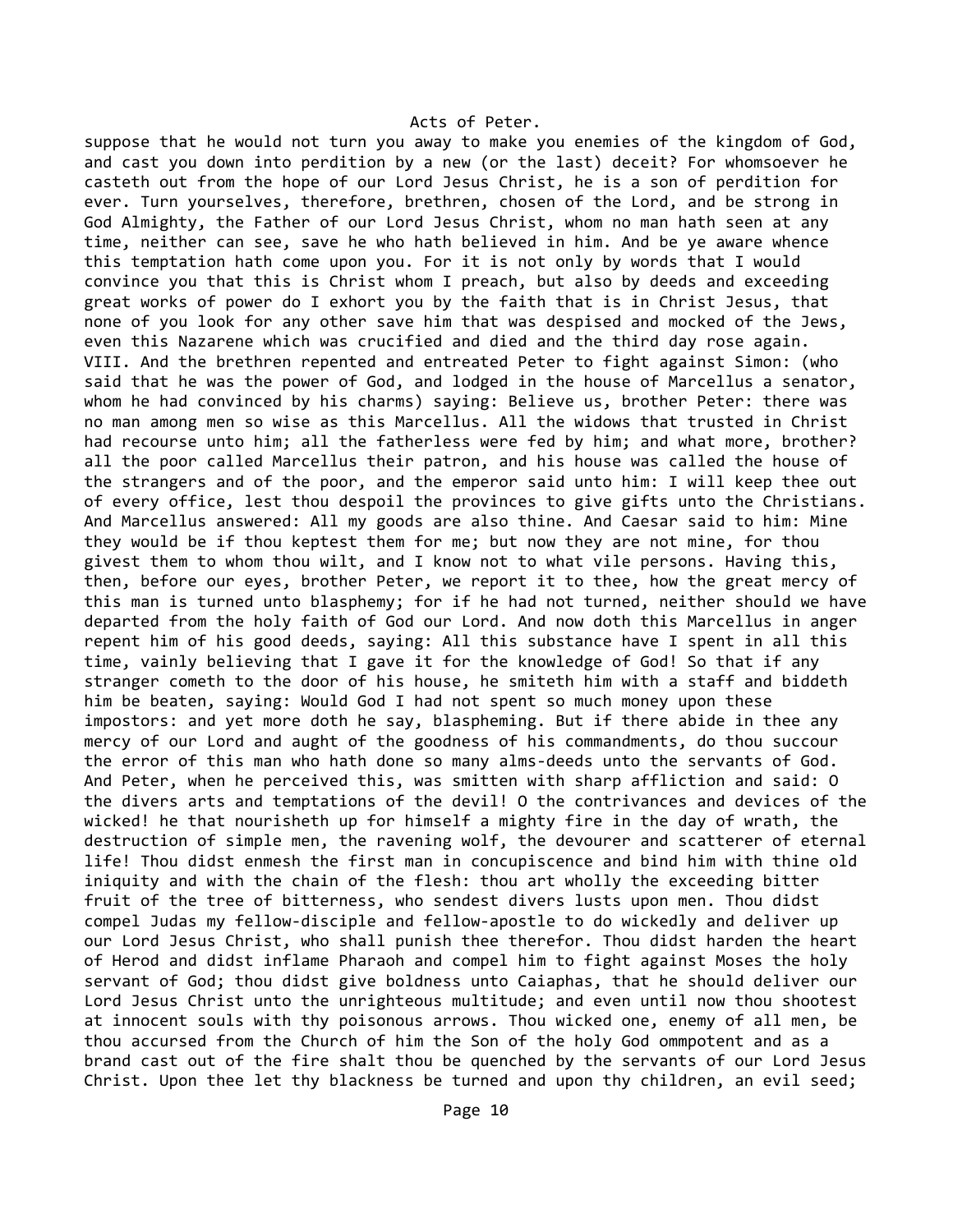upon thee be turned thy wickedness and thy threatenings; upon thee and thine angels be thy temptations, thou beginning of malice and bottomless pit of darkness! Let thy darkness that thou hast be with thee and with thy vessels which thou ownest! Depart from them that shall believe in God, depart from the servants of Christ and from them that desire to be his soldiers. Keep thou to thyself thy garments of darkness! Without cause knockest thou at other men's doors, which are not thine but of Christ Jesus that keepeth them. For thou, ravening wolf, wouldest carry off the sheep that are not thine but of Christ Jesus, who keepeth them with all care and diligence.

IX. As Peter spake thus with great sorrow of mind, many were added unto them that believed on the Lord. But the brethren besought Peter to join battle with Simon and not suffer him any longer to vex the people. And without delay Peter went quickly out of the synagogue (assembly) and went unto the house of Marcellus, where Simon lodged: and much people followed him. And when he came to the door, he called the porter and said to him: Go, say unto Simon: Peter because of whom thou fleddest out of Judaea waiteth for thee at the door. The porter answered and said to Peter: Sir, whether thou be Peter, I know not: but I have a command; for he had knowledge that yesterday thou didst enter into the city, and said unto me: Whether it be by day or by night, at whatsoever hour he cometh, say that I am not within. And Peter said to the young man: Thou hast well said in reporting that which he compelled thee to say. And Peter turned unto the people that followed him and said: Ye shall now see a great and marvellous wonder. And Peter seeing a great dog bound with a strong chain, went to him and loosed him, and when he was loosed the dog received a man's voice and said unto Peter: What dost thou bid me to do, thou servant of the unspeakable and living God? Peter said unto him: Go in and say unto Simon in the midst of his company: Peter saith unto thee, Come forth abroad, for thy sake am I come to Rome, thou wicked one and deceiver of simple souls. And immediately the dog ran and entered in, and rushed into the midst of them that were with Simon, and lifted up his forefeet and in a loud voice said: Thou Simon, Peter the servant of Christ who standeth at the door saith unto thee: Come forth abroad, for thy sake am I come to Rome, thou most wicked one and deceiver of simple souls. And when Simon heard it, and beheld the incredible sight, he lost the words wherewith he was deceiving them that stood by, and all of them were amazed. X. But when Marcellus saw it he went out to the door and east himself at Peter's feet and said: Peter, I embrace thy feet, thou holy servant of the holy God; I have sinned greatly: but exact thou not my sins, if there be in thee the true faith of Christ, whom thou preachest, if thou remember his commandments, to hate no man, to be unkind to no man, as I learned from thy fellow apostle Paul; keep not in mind my faults, but pray for me unto the Lord, the holy Son of God whom I have provoked to wrath -for I have persecuted his servants- that I be not delivered with the sins of Simon unto eternal fire; who so persuaded me, that I set up a statue to him with this inscription: 'To Simon the new (young) God.' If I knew, O Peter, that thou couldest be won with money, I would give thee all my substance, yea I would give it and despise it, that I might gain my soul. If I had sons, I would account them as nothing, if only I might believe in the living God. But I confess that he would not have deceived me save that he said that he was the power of God; yet will I tell thee, O most gentle (sweet) Peter: I was not worthy to hear thee, thou servant of God, neither was I stablished in the faith of God which is in Christ; therefore was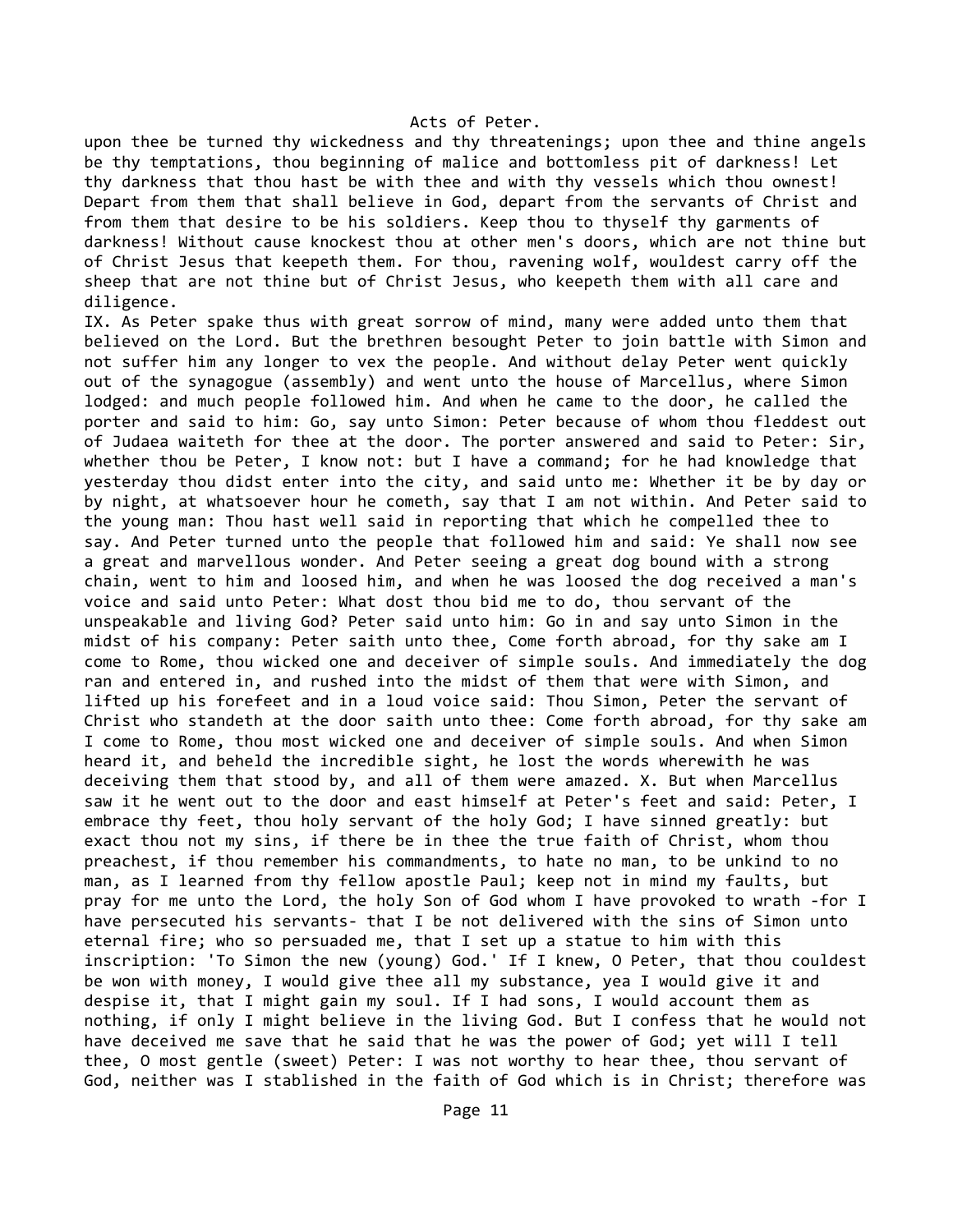I made to stumble. I beseech thee, therefore, take not ill that which I am about to say, that Christ our Lord whom thou preachest in truth said unto thy fellow-apostles in thy presence: If ye have faith as a grain of mustard seed, ye shall say unto this mountain: Remove thyself: and straightway it shall remove itself. But this Simon said that thou, Peter, wast without faith when thou didst doubt, in the waters. And I have heard that Christ said this also: They that are with me have not understood me. If, then, ye upon whom he laid his hands, whom also he chose, did doubt, I, therefore, having this witness, repent me, and take refuge in thy prayers. Receive my soul, who have fallen away from our Lord and from his promise. But I believe that he will have mercy upon me that repent. For the Almighty is faithful to forgive me my sins.

But Peter said with a loud voice: Unto thee, our Lord, be glory and splendour, O God Almighty, Father of our Lord Jesus Christ. Unto thee be praise and glory and honour, world without end. Amen. Because thou hast now fully strengthened and stablished us in thee in the sight of all, holy Lord, confirm thou Marcellus, and send thy peace upon him and upon his house this day: and whatsoever is lost or out of the way, thou alone canst turn them all again; we beseech thee, Lord, shepherd of the sheep that once were scattered, but now shall be gathered in one by thee. So also receive thou Marcellus as one of thy lambs and suffer him no longer to go astray (revel) in error or ignorance. Yea, Lord, receive him that with anguish and tears entreateth thee.

XI. And as Peter spake thus and embraced Mareellus, Peter turned himself unto the multitude that stood by him and saw there one that laughed (smiled), in whom was a very evil spirit. And Peter said unto him: Whosoever thou art that didst laugh, show thyself openly unto all that are present. And hearing this the young man ran into the court of the house and cried out with a loud voice and dashed himself against the wall and said: Peter, there is a great contention between Simon and the dog whom thou sentest; for Simon saith to the dog: Say that I am not here. Unto whom the dog saith more than thou didst charge him; and when he hath accomplished the mystery which thou didst command him, he shall die at thy feet. But Peter said: And thou also, devil, whosoever thou art, in the name of our Lord Jesus Christ, go out of that young man and hurt him not at all: show thyself unto all that stand here. When the young man heard it, he ran forth and caught hold on a great statue of marble which was set in the court of the house, and brake it in pieces with his feet. Now it was a statue of Caesar. Which Marcellus beholding smote his forehead and said unto Peter: A great crime hath been committed; for if this be made known unto Caesar by some busybody, he will afflict us with sore punishments. And Peter said to him: I see thee not the same that thou wast a little while ago, for thou saidst that thou wast ready to spend all thy substance to save thy soul. But if thou indeed repentest, believing in Christ with thy whole heart, take in thine hands of the water that runneth down, and pray to the Lord, and in his name sprinkle it upon the broken pieces of the statue and it shall be whole as it was before. And Marcellus, nothing doubting, but believing with his whole heart, before he took the water lifted up his hands and said: I believe in thee, O Lord Jesu Christ: for I am now proved by thine apostle Peter, whether I believe aright in thine holy name. Therefore I take water in mine hands, and in thy name do I sprinkle these stones that the statue may become whole as it was before. If, therefore, Lord, it be thy will that I continue in the body and suffer nothing at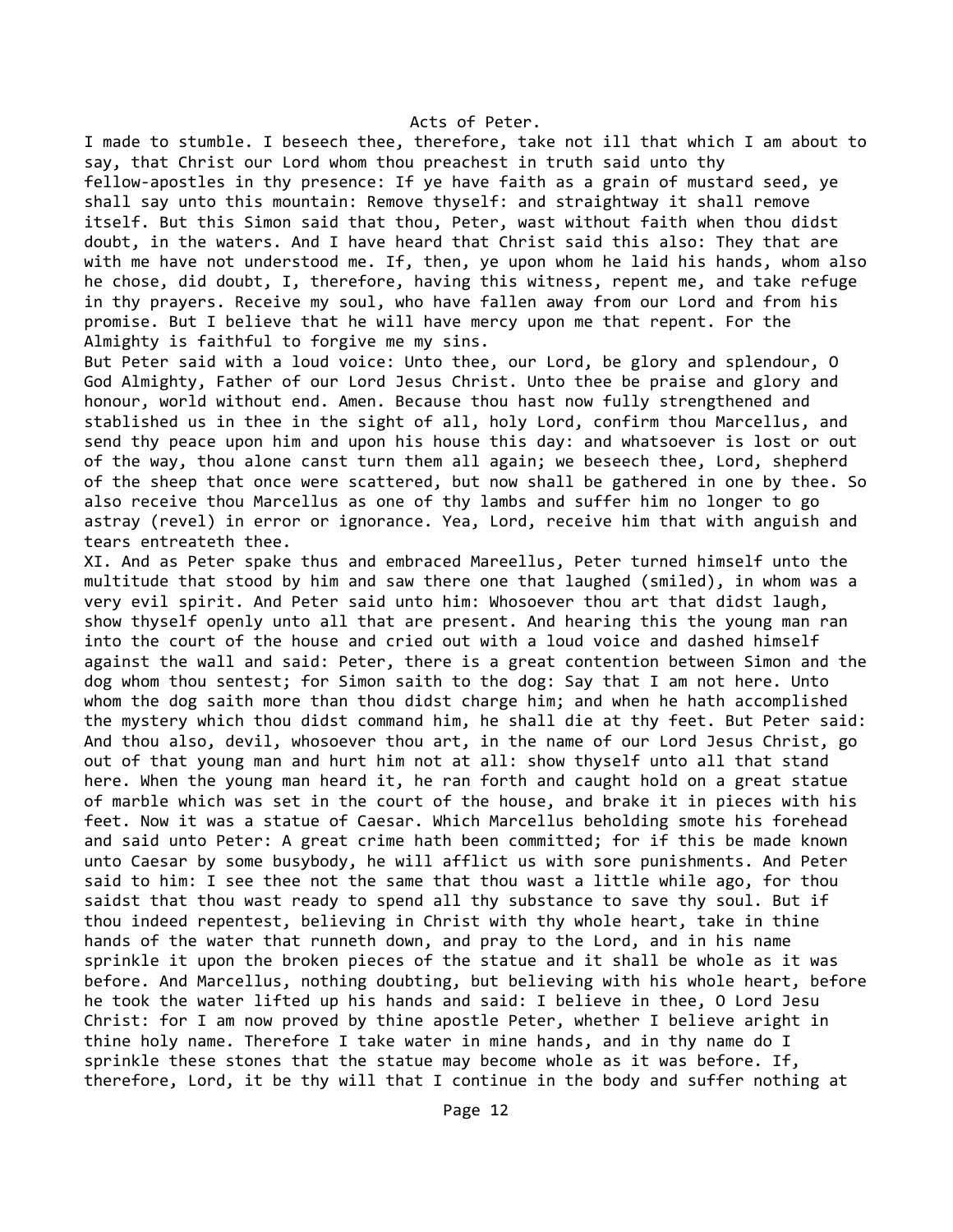Caesar's hand, let this stone be whole as it was before. And he sprinkled the water upon the stones, and the statue became whole, whereat Peter exulted that Marcellus had not doubted in asking of the Lord, and Marcellus was exalted in spirit for that such a sign was first wrought by his hands; and he therefore believed with his whole heart in the name of Jesus Christ the Son of God, by whom all things impossible are made possible.

XII. But Simon within the house said thus to the dog: Tell Peter that I am not within. Whom the dog answered in the presence of Marcellus: Thou exceeding wicked and shameless one, enemy of all that live and believe on Christ Jesus, here is a dumb animal sent unto thee which hath received a human voice to confound thee and show thee to be a deceiver and a liar. Hast thou taken thought so long, to say at last: 'Tell him that I am not within?' Art thou not ashamed to utter thy feeble and useless words against Peter the minister and apostle of Christ, as if thou couldst hide thee from him that hath commanded me to speak against thee to thy face: and that not for thy sake but for theirs whom thou wast deceiving and sending unto destruction? Cursed therefore shalt thou be, thou enemy and corrupter of the way of the truth of Christ, who shall prove by fire that dieth not and in outer darkness, thine iniquities that thou hast committed. And having thus said, the dog went forth and the people followed him, leaving Simon alone. And the dog came unto Peter as he sat with the multitude that was come to see Peter's face, and the dog related what he had done unto Simon. And thus spake the dog unto the angel and apostle of the true God: Peter, thou wilt have a great contest with the enemy of Christ and his servants, and many that have been deceived by him shalt thou turn unto the faith; wherefore thou shalt receive from God the reward of thy work. And when the dog had said this he fell down at the apostle Peter's feet and gave up the ghost. And when the great multitude saw with amazement the dog speaking, they began then, some to throw themselves down at Peter's feet, and some said: Show us another sign, that we may believe in thee as the minister of the living God, for Simon also did many signs in our presence and therefore did we follow him.

XIII. And Peter turned and saw a herring (sardine) hung in a window, and took it and said to the people: If ye now see this swimming in the water like a fish, will ye be able to believe in him whom I preach? And they said with one voice: Verily we will believe thee. Then he said -now there was a bath for swimming at hand: In thy name, O Jesu Christ, forasmuch as hitherto it is not believed in, in the sight of all these live and swim like a fish. And he cast the herring into the bath, and it lived and began to swim. And all the people saw the fish swimming, and it did not so at that hour only, lest it should be said that it was a delusion (phantasm), but he made it to swim for a long time, so that they brought much people from all quarters and showed them the herring that was made a living fish, so that certain of the people even cast bread to it; and they saw that it was whole. And seeing this, many followed Peter and believed in the Lord.

And they assembled themselves day and night unto the house of Narcissus the presbyter. And Peter discoursed unto them of the scriptures of the prophets and of those things which our Lord Jesus Christ had wrought both in word and in deeds. XIV. But Marcellus was confirmed daily by the signs which he saw wrought by Peter through the grace of Jesus Christ which he granted unto him. And Mareellus ran upon Simon as he sat in his house in the dining chamber, and cursed him and said unto him: Thou most adverse and pestilent of men, corrupter of my soul and my house, who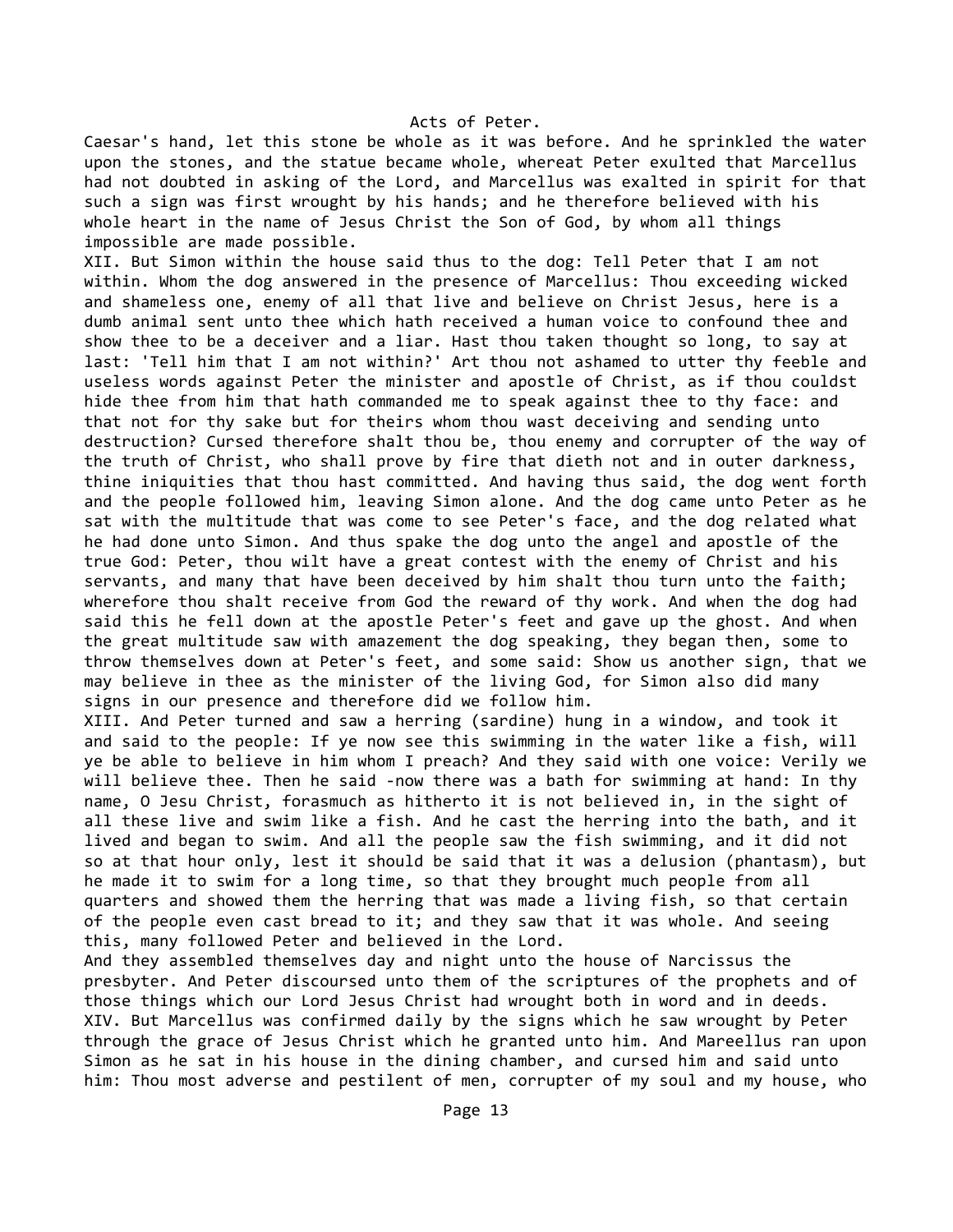wouldest have made me fall away from my Lord and Saviour Christ! and laying hands on him he commanded him to be thrust out of his house. And the servants having received such licence, covered him with reproaches; some buffeted his face, others beat him with sticks, others cast stones, others emptied out vessels full of filth upon his head, even those who on his account had fled from their master and been a long time fettered; and other their fellowservants of whom he had spoken evil to their master reproached him. saying to him: Now by the will of God who hath had mercy on us and on our master, do we recompense thee with a fit reward. And Simon, shrewdly beaten and cast out of the house, ran unto the house where Peter lodged, even the house of Narcissus, and standing at the gate cried out: Lo, here am I, Simon: come thou down, Peter, and I will convict thee that thou hast believed on a man which is a Jew and a carpenter's son.

XV. And when it was told Peter that Simon had said this, Peter sent unto him a woman which had a sucking child, saying to her: Go down quickly, and thou wilt find one that seeketh me. For thee there is no need that thou answer him at all, but keep silence and hear what the child whom thou holdest shall say unto him. The woman therefore went down. Now the child whom she suckled was seven months old; and it received a man's voice and said unto Simon: O thou abhorred of God and men, and destruction of truth, and evil seed of all corruption, O fruit by nature unprofitable! but only for a short and little season shalt thou be seen, and thereafter eternal punishment is laid up for thee. Thou son of a shameless father, that never puttest forth thy roots for good but for poison, faithless generation void of all hope! thou wast not confounded when a dog reproved thee; I a child am compelled of God to speak, and not even now art thou ashamed. But even against thy will, on the sabbath day that cometh, another shall bring thee into the forum of Julius that it may be shown what manner of man thou art. Depart therefore from the gate wherein walk the feet of the holy; for thou shalt no more corrupt the innocent souls whom thou didst turn out of the way and make sad; in Christ, therefore, shall be shown thine evil nature, and thy devices shall be cut in pieces. And now speak I this last word unto thee: Jesus Christ saith to thee: Be thou stricken dumb in my name, and depart out of Rome until the sabbath that cometh. And forthwith he became dumb and his speech was bound; and he went out of Rome until the sabbath and abode in a stable. But the woman returned with the child unto Peter and told him and the rest of the brethren what the child had said unto Simon: and they magnified the Lord which had shown these things unto men.

XVI. Now when the night fell, Peter, while yet waking, beheld Jesus clad in a vesture of brightness, smiling and saying unto him: Already is much people of the brotherhood returned through me and through the signs which thou hast wrought in my name. But thou shalt have a contest of the faith upon the sabbath that cometh, and many more of the Gentiles and of the Jews shall be converted in my name unto me who was reproached and mocked and spat upon. For I will be present with thee when thou askest for signs and wonders, and thou shalt convert many: but thou shalt have Simon opposing thee by the works of his father; yet all his works shall be shown to be charms and contrivances of sorcery. But now slack thou not, and whomsoever I shall send unto thee thou shalt establish in my name. And when it was light, he told the brethren how the Lord had appeared unto him and what he had commanded him: XVII. [This episode, inserted most abruptly, is believed by Vouaux to have been inserted here by the compiler of the Greek original of the Vercelli Acts: but it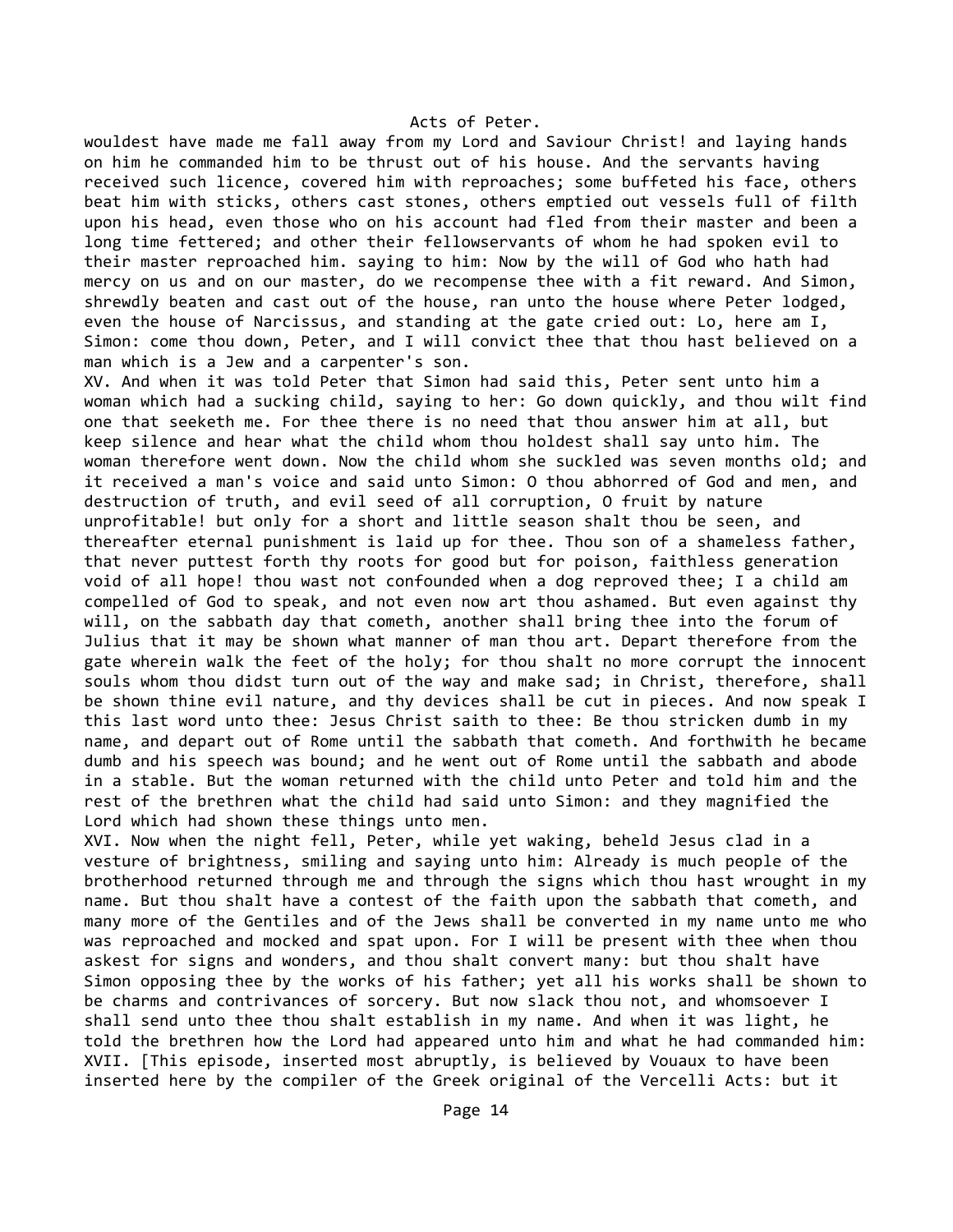was not composed by him, but transferred with very slight additions from the earlier part of the Acts-now lost- of which the scene was laid in Judaea. I incline to favour this view.)

But believe ye me, men and brethren, I drove this Simon out of Judaea where he did many evils with his magical charms, lodging in Judaea with a certain woman Eubula, who was of honourable estate in this world, having store of gold and pearls of no small price. Here did Simon enter in by stealth with two others like unto himself, and none of the household saw them two, but Simon only, and by means of a spell they took away all the woman's gold, and disappeared. But Eubula, when she found what was done, began to torture her household, saying: Ye have taken occasion by this man of God and spoiled me, when ye saw him entering in to me to honour a mere woman; but his name is as the name of the Lord. As I fasted for three days and prayed that this matter should be made plain, I saw in a vision Italicus and Antulus (Antyllus?) whom I had instructed in the name of the Lord, and a boy naked and chained giving me a wheaten loaf and saying unto me: Peter, endure yet two days and thou shalt see the mighty works of God. As for all that is lost out of the house of Eubula, Simon hath used art magic and hath caused a delusion, and with two others hath stolen it away: whom thou shalt see on the third day at the ninth hour, at the gate which leadeth unto Neapolis, selling unto a goldsmith by name Agrippinus a young satyr of gold of two pound weight, having in it a precious stone. But for thee there is no need that thou touch it, lest thou be defiled; but let there be with thee some of the matron's servants, and thou shalt show them the shop of the goldsmith and depart from them. For by reason of this matter shall many believe on the name of the Lord, and all that which these men by their devices and wickedness have oft-times stolen shall be openly showed. When I heard that, I went unto Eubula and found her sitting with her clothes rent and her hair disordered, mourning; unto whom I said: Eubula, rise up from thy mourning and compose thy face and order thy hair and put on raiment befitting thee, and pray unto the Lord Jesus Christ that judgeth every soul: for he is the invisible Son of God, by whom thou must be saved, if only thou repent with thine whole heart of thy former sins: and receive thou power from him; for behold, by me the Lord saith to thee: Thou shalt find all whatsoever thou hast lost. And after thou hast received them, take thou care that he find thee, that thou mayest renounce this present world and seek for everlasting refreshment. Hearken therefore unto this: Let certain of thy people keep watch at the gate that leadeth to Neapolis on the day after to-morrow at about the ninth hour, and they shall see two young men having a young satyr of gold, of two pound weight, set with gems, as a vision hath shown me: which thing they will offer for sale to one Agrippinus of the household of godliness and of the faith which is in the Lord Jesus Christ: by whom it shall be showed thee that thou shouldest believe in the living God and not on Simon the magician, the unstable devil, who hath desired that thou shouldest remain in sorrow, and thine innocent household be tormented; who by fair words and speech only hath deceived thee, and with his mouth only spake of godliness, whereas he is wholly possessed of ungodliness. For when thou didst think to keep holy-day, and settedst up thine idol and didst veil it and set out all thine ornaments upon a table (round three-legged table), he brought in two young men whom no man of yours saw, by a magic charm, and they stole away thine ornaments and were no more seen.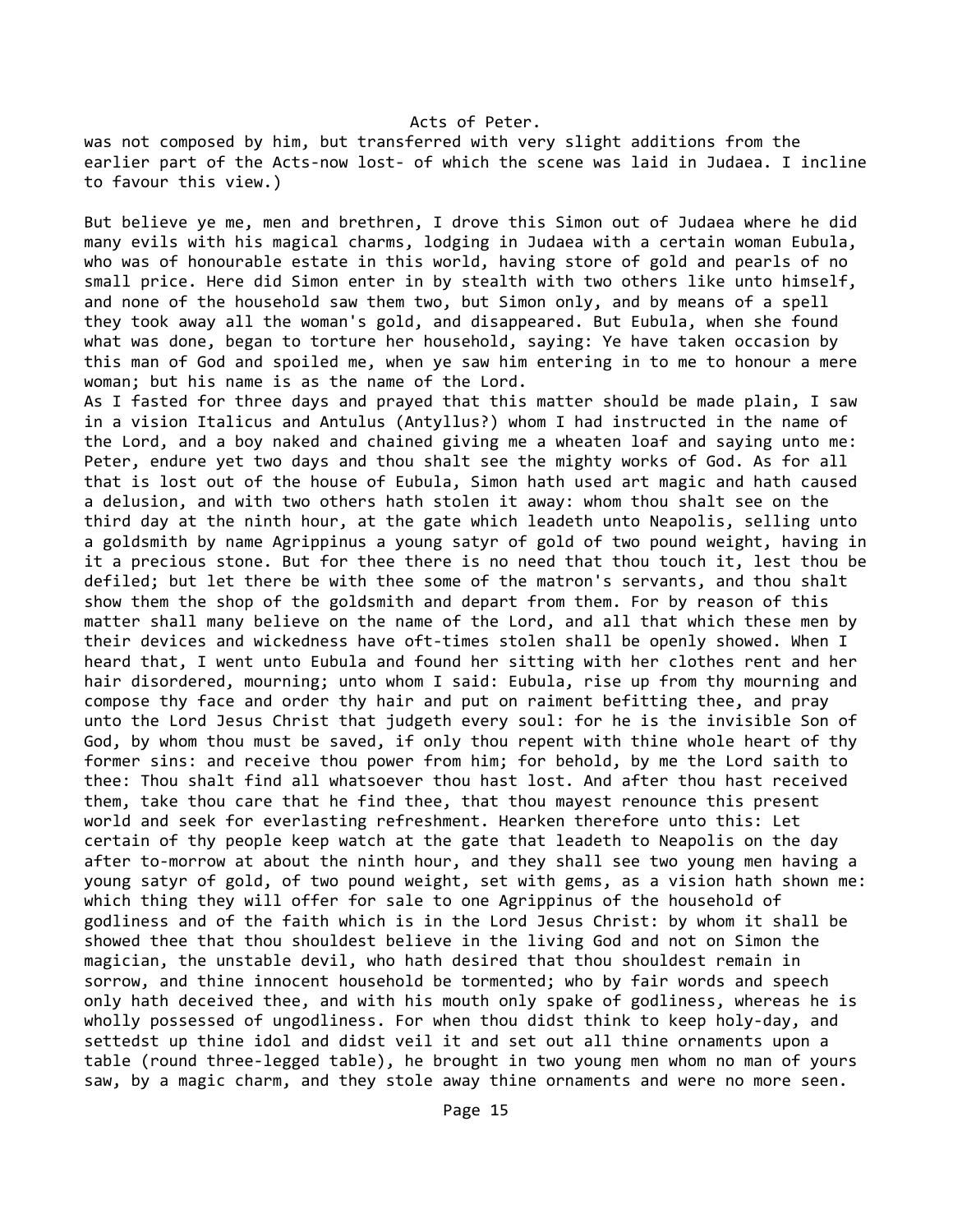But his device hath had no success (place); for my God hath manifested it unto me, to the end thou shouldest not be deceived, neither perish in hell, for those sins which thou hast committed ungodly and contrary to God, who is full of all truth, and the righteous judge of quick and dead; and there is none other hope of life unto men save through him, by whom those things which thou hast lost are recovered unto thee: and now do thou gain thine own soul.

But she cast herself down before my feet, saying: O man, who thou art I know not; but him I received as a servant of God, and whatsoever he asked of me to give it unto the poor, I gave much by his hands, and beside that I did give much unto him. What hurt did I do him, that he should contrive all this against mine house? Unto whom Peter said: There is no faith to be put in words, but in acts and deeds: but we must go on with that we have begun. So I left her and went with two stewards of Eubula and came to Agrippinus and said to him: See that thou take note of these men; for to-morrow two young men will come to thee, desiring to sell thee a young satyr of gold set with jewels, which belongeth to the mistress of these: and thou shalt take it as it were to look upon it, and praise the work of the craftsman, and then when these come in, God will bring the rest to the proof. And on the next day the stewards of the matron came about the ninth hour, and also those young men, willing to sell unto Agrippinus the young satyr of gold. And they being forthwith taken, it was reported unto the matron, and she in distress of mind came to the deputy, and with a loud voice declared all that had befallen her. And when Pompeius the deputy beheld her in distress of mind, who never had come forth abroad, he forthwith rose up from the judgement seat and went unto the praetorium, and bade those men to be brought and tortured; and while they were being tormented they confessed that they did it in the service of Simon, which, said they, persuaded us thereto with money. And being tortured a long time, they confessed that all that Eubula had lost was laid up under the earth in a cave on the other side of the gate, and many other things besides. And when Pompeius heard this, he rose up to go unto the gate, with those two men, each of them bound with two chains. And lo, Simon came in at the gate, seeking them because they tarried long. And he seeth a great multitude coming, and those two bound with chains; and he understood and betook him to flight, and appeared no more in Judaea unto this day. But Eubula, when she had recovered all her goods, gave them for the service of the poor, and believed on the Lord Jesus Christ and was comforted; and despised and renounced this world, and gave unto the widows and fatherless, and clothed the poor. And after a long time she received her rest (sleep). Now these things, dearly beloved brethren, were done in Judaea, whereby he that is called the angel of Satan was driven out thence.

XVIII. Brethren, dearest and most beloved, let us fast together and pray unto the Lord. For he that drove him out thence is able also to root him out of this place: and let him grant unto us power to withstand him and his magical charms, and to prove that he is the angel of Satan. For on the sabbath our Lord shall bring him, though he would not, unto the forum of Julius. Let us therefore bow our knees unto Christ, which heareth us, though we cry not; it is he that seeth us, though he be not seen with these eyes, yet is he in us: if we will, he will not forsake us. Let us therefore purify our souls of every evil temptation, and God will not depart from us. Yea, if we but wink with our eyes, he is present with us.

XIX. Now after these things were spoken by Peter, Marcellus also came in, and said: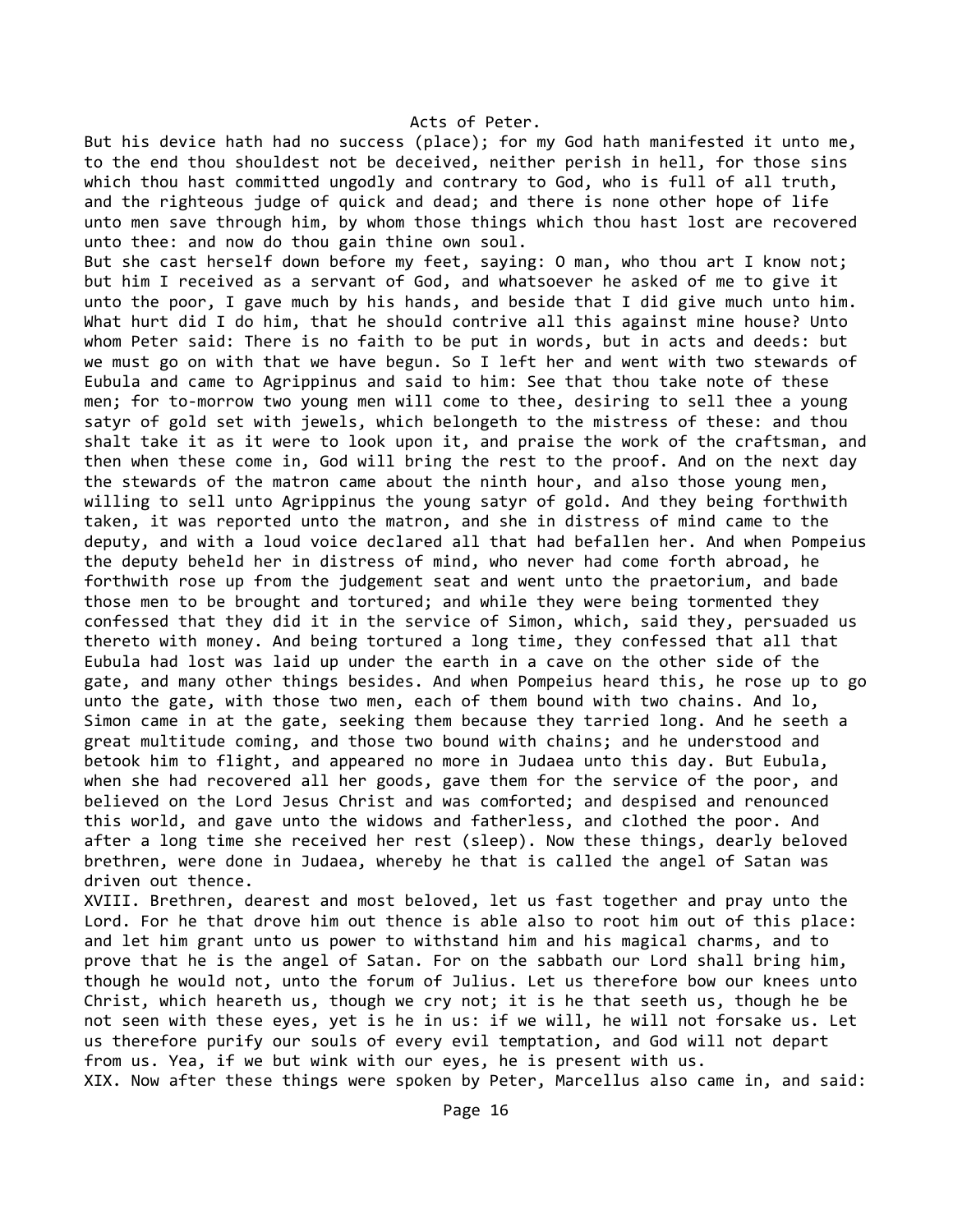Peter, I have for thee cleansed mine whole house from the footsteps (traces) of Simon, and wholly done away even his wicked dust. For I took water and called upon the holy name of Jesus Christ, together with mine other servants which belong unto him, and sprinkled all my house and all the dining chambers and all the porticoes, even unto the outer gate, and said: I know that thou, Lord Jesu Christ, art pure and untouched of any uncleanness: so let mine enemy and adversary be driven out from before thy face. And now, thou blessed one, have I bidden the widows and old women to assemble unto thee in my house which is purified (MS. common), that they may pray with us. And they shall receive every one a piece of gold in the name of the ministry (service), that they may be called indeed servants of Christ. And all else is now prepared for the service. I entreat thee, therefore, O blessed Peter, consent unto their request, so that thou also pay honour unto (ornament) their prayers in my stead; let us then go and take Narcissus also, and whosoever of the brethren are here. So then Peter consented unto his simplicity, to fulfil his desire, and went forth with him and the rest of the brethren.

XX. But Peter entered in, and beheld one of the aged women, a widow, that was blind, and her daughter giving her her hand and leading her into Marcellus' house; and Peter said unto her: Come hither, mother: from this day forward Jesus giveth thee his right hand, by whom we have light unapproachable which no darkness hideth; who saith unto thee by me: Open thine eyes and see, and walk by thyself. And forthwith the widow saw Peter laying his hand upon her.

And Peter entered into the dining-hall and saw that the Gospel was being read, and he rolled up the book and said: Ye men that believe and hope in Christ, learn in what manner the holy Scripture of our Lord ought to be declared: whereof we by his grace wrote that which we could receive, though yet it appear unto you feeble, yet according to our power, even that which can be endured to be borne by (or instilled into) human flesh. We ought therefore first to know the will and the goodness of God, how that when error was everywhere spread abroad, and many thousands of men were being cast down into perdition, God was moved by his mercy to show himself in another form and in the likeness of man, concerning which neither the Jews nor we were able worthily to be enlightened. For every one of us according as he could contain the sight, saw, as he was able. Now will I expound unto you that which was newly read unto you. Our Lord, willing that I should behold his majesty in the holy mount -I, when I with the sons of Zebedee saw the brightness of his light, fell as one dead and shut mine eyes, and heard such a voice from him as I am not able to describe, and thought myself to be blinded by his brightness. And when I recovered (breathed again) a little I said within myself: Peradventure my Lord hath brought me hither that he might blind me. And I said: If this also be thy will, Lord, I resist not. And he gave me his hand and raised me up; and when I arose I saw him again in such a form as I was able to take in. As, therefore, the merciful God, dearly beloved brethren, carried our infirmities and bare our sins (as the prophet saith: He beareth our sins and suffereth for us; but we did esteem him to be in affliction and smitten with plagues), for he is in the Father and the Father in him -he also is himself the fulness of all majesty, who hath shown unto us all his good things: he did eat and drink for our sakes, himself being neither an-hungered nor athirst; he carried and bare reproaches for our sakes, he died and rose again because of us; who both defended me when I sinned and comforted me by his greatness, and will comfort you also that ye may love him: this God who is great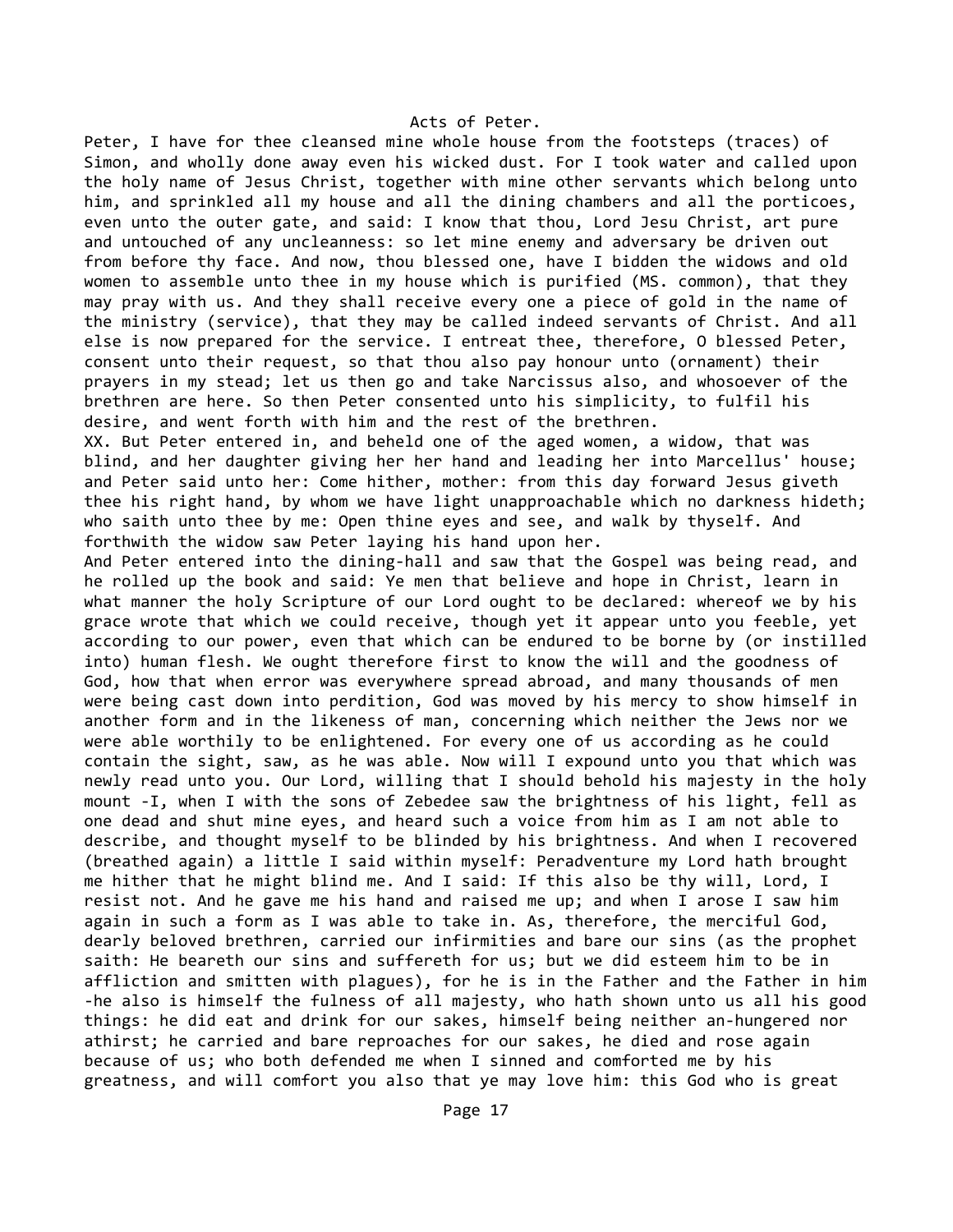and small, fair and foul, young and old, seen in time and unto eternity invisible; whom the hand of man hath not held, yet is he held by his servants; whom no flesh hath seen, yet now seeth; who is the word proclaimed by the prophets and now appearing (so Gk.: Lat. not heard of but now known); not subject to suffering, but having now made trial of suffering for our sake (or like unto us); never chastised, yet now chastised; who was before the world and hath been comprehended in time; the great beginning of all principality, yet delivered over unto princes; beautiful, but among us lowly; seen of all yet foreseeing all (MS. foul of view, yet foreseeing). This Jesus ye have, brethren, the door, the light, the way, the bread, the water, the life, the resurrection, the refreshment, the pearl, the treasure, the seed, the abundance (harvest), the mustard seed, the vine, the plough, the grace, the faith, the word: he is all things and there is none other greater than he. Unto him be praise, world without end. Amen.

XXI. And when the ninth hour was fully come, they rose up to make prayer. And behold certain widows, of the aged, unknown to Peter, which sat there, being blind and not believing, cried out, saying unto Peter: We sit together here, O Peter, hoping and believing in Christ Jesus: as therefore thou hast made one of us to see, we entreat thee, lord Peter, grant unto us also his mercy and pity. But Peter said to them: If there be in you the faith that is in Christ, if it be firm in you, then perceive in your mind that which ye see not with your eyes, and though your ears are closed, yet let them be open in your mind within you. These eyes shall again be shut, seeing nought but men and oxen and dumb beasts and stones and sticks; but not every eye seeth Jesus Christ. Yet now, Lord, let thy sweet and holy name succour these persons; do thou touch their eyes; for thou art able -that these may see with their eyes. -that these may see with their eyes.

And when all had prayed, the hall wherein they were shone as when it lighteneth, even with such a light as cometh in the clouds, yet not such a light as that of the daytime, but unspeakable, invisible, such as no man can describe, even such that we were beside ourselves with bewilderment, calling on the Lord and saying: Have mercy, Lord, upon us thy servants: what we are able to bear, that, Lord, give thou us; for this we can neither see nor endure. And as we lay there, only those widows stood up which were blind; and the bright light which appeared unto us entered into their eyes and made them to see. Unto whom Peter said: Tell us what ye saw. And they said: We saw an old man of such comeliness as we are not able to declare to thee; but others said: We saw a young man; and others: We saw a boy touching our eyes delicately, and so were our eyes opened. Peter therefore magnified the Lord, saying: Thou only art the Lord God, and of what lips have we need to give thee due praise? and how can we give thee thanks according to thy mercy? Therefore, brethren, as I told you but a little while since, God that is constant is greater than our thoughts, even as we have learned of these aged widows, how that they beheld the Lord in divers forms.

XXII. And having exhorted them all to think upon (understand) the Lord with their whole heart, he began together with Marcellus and the rest of the brethren to minister unto the virgins of the Lord, and to rest until the morning. Unto whom Marcellus said: Ye holy and inviolate virgins of the Lord, hearken: Ye have a place to abide in, for these things that are called mine, whose are they save yours? depart not hence, but refresh yourselves: for upon the sabbath which cometh, even to-morrow, Simon hath a controversy with Peter the holy one of God: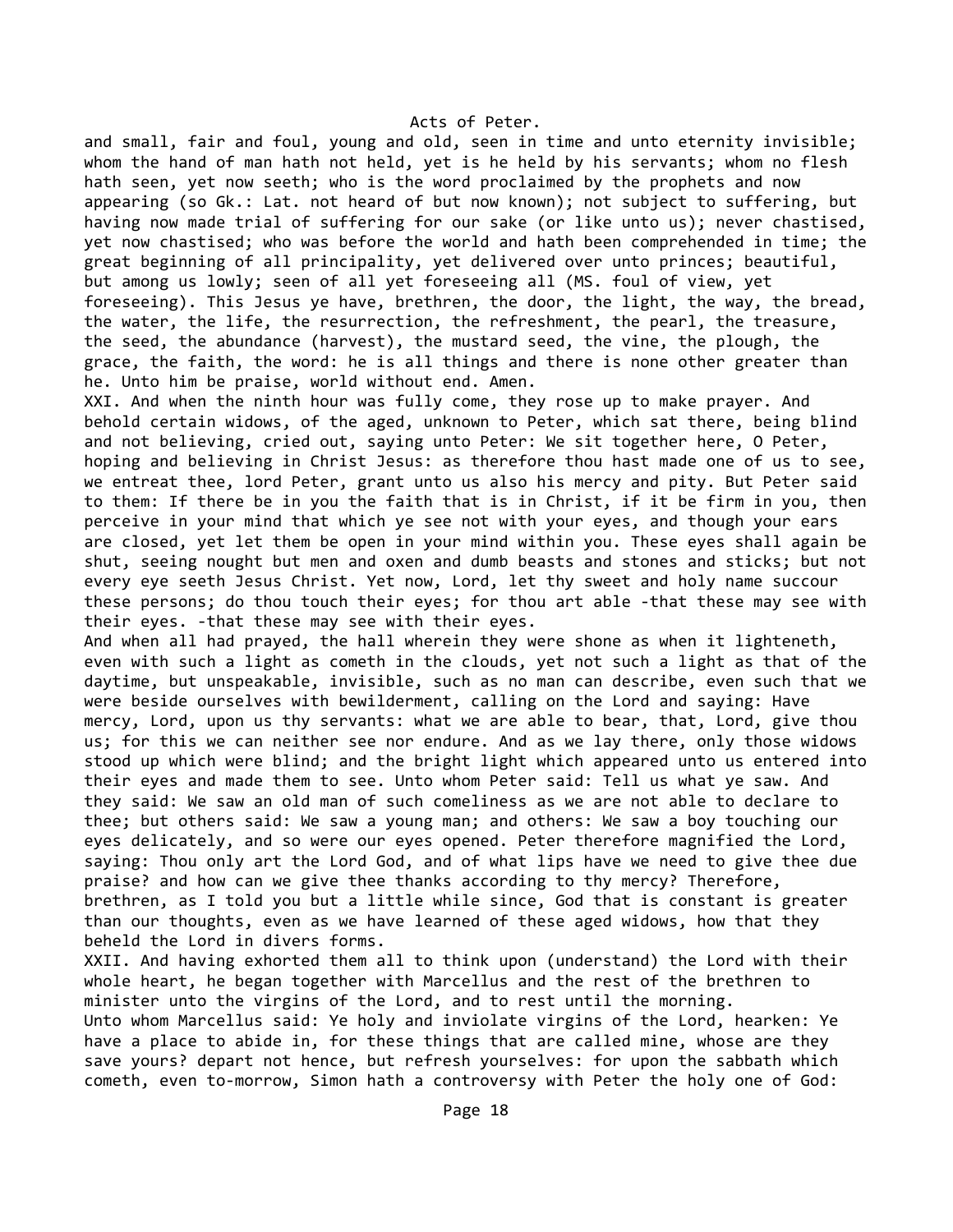for as the Lord hath ever been with him, lo will Christ the Lord now stand for him as his apostle. For Peter hath continued tasting nothing, but fasting yet a day, that he may overcome the wicked adversary and persecutor of the Lord's truth. For lo, my young men are come announcing that they have seen scaffolds being set up in the forum, and much people saying: To-morrow at daybreak two Jews are to contend here concerning the teaching (?) of God. Now therefore let us watch until the morning, praying and beseeching our Lord Jesus Christ to hear our prayers on behalf of Peter.

And Marcellus turned to sleep for a short space, and awoke and said unto Peter: O Peter, thou apostle of Christ, let us go boldly unto that which lieth before us. For just now when I turned myself to sleep for a little, I beheld thee sitting in a high place and before thee a great multitude, and a woman exceeding foul, in sight like an Ethiopian, not an Egyptian, but altogether black and filthy, clothed in rags, and with an iron collar about her neck and chains upon her hands and feet, dancing. And when thou sawest me thou saidst to me with a loud voice: Marcellus the whole power of Simon and of his God is this woman that danceth; do thou behead her. And I said to thee: Brother Peter, I am a senator of a high race, and I have never defiled my hands, neither killed so much as a sparrow at any time. And thou hearing it didst begin to cry out yet more: Come thou, our true sword, Jesu Christ. and cut not off only the head of this devil, but hew all her limbs in pieces in the sight of all these Whom I have approved in thy service. And immediately one like unto thee, O Peter, having a sword, hewed her in pieces: so that I looked earnestly upon you both, both on thee and on him that cut in pieces that devil, and marvelled greatly to see how alike ye were. And I awaked, and have told unto thee these signs of Christ. And when Peter heard it he was the more filled with courage, for that Marcellus had seen these things, knowing that the Lord alway careth for his own. And being joyful and refreshed by these words, he rose up to go unto the forum. XXIII. Now the brethren were gathered together, and all that were in Rome, and took places every one for a piece of gold: there came together also the senators and the prefects and those in authority. And Peter came and stood in the midst, and all cried out: Show us, O Peter, who is thy God and what is his greatness which hath given thee confidence. Begrudge not the Romans; they are lovers of the gods. We have had proof of Simon, let us have it of thee; convince us, both of you, whom we ought truly to believe. And as they said these things, Simon also came in, and standing in trouble of mind at Peter's side, at first he looked at him. And after long silence Peter said: Ye men of Rome, be ye true judges unto us, for I say that I have believed on the living and true God; and I promise to give you proofs of him, which are known unto me, as many among you also can bear witness. For ye see that this man is now rebuked and silent, knowing that I drove him out of Judaea because of the deceits which he practised upon Eubula, an honourable and simple woman, by his art magic; and being driven out from thence, he is come hither, thinking to escape notice among you; and lo, he standeth face to face with me. Say now, Simon, didst thou not at Jerusalem fall at my feet and Paul's, when thou sawest the healings that were wrought by our hands, and say: I pray you take of me a payment as much as ye will, that I may be able to lay hands on men and do such mighty works? And we when we heard it cursed thee, saying: Dost thou think to tempt us as if we desired to possess money? And now, fearest thou not at all? My name is Peter, because the Lord Christ vouchsafed to call me 'prepared for all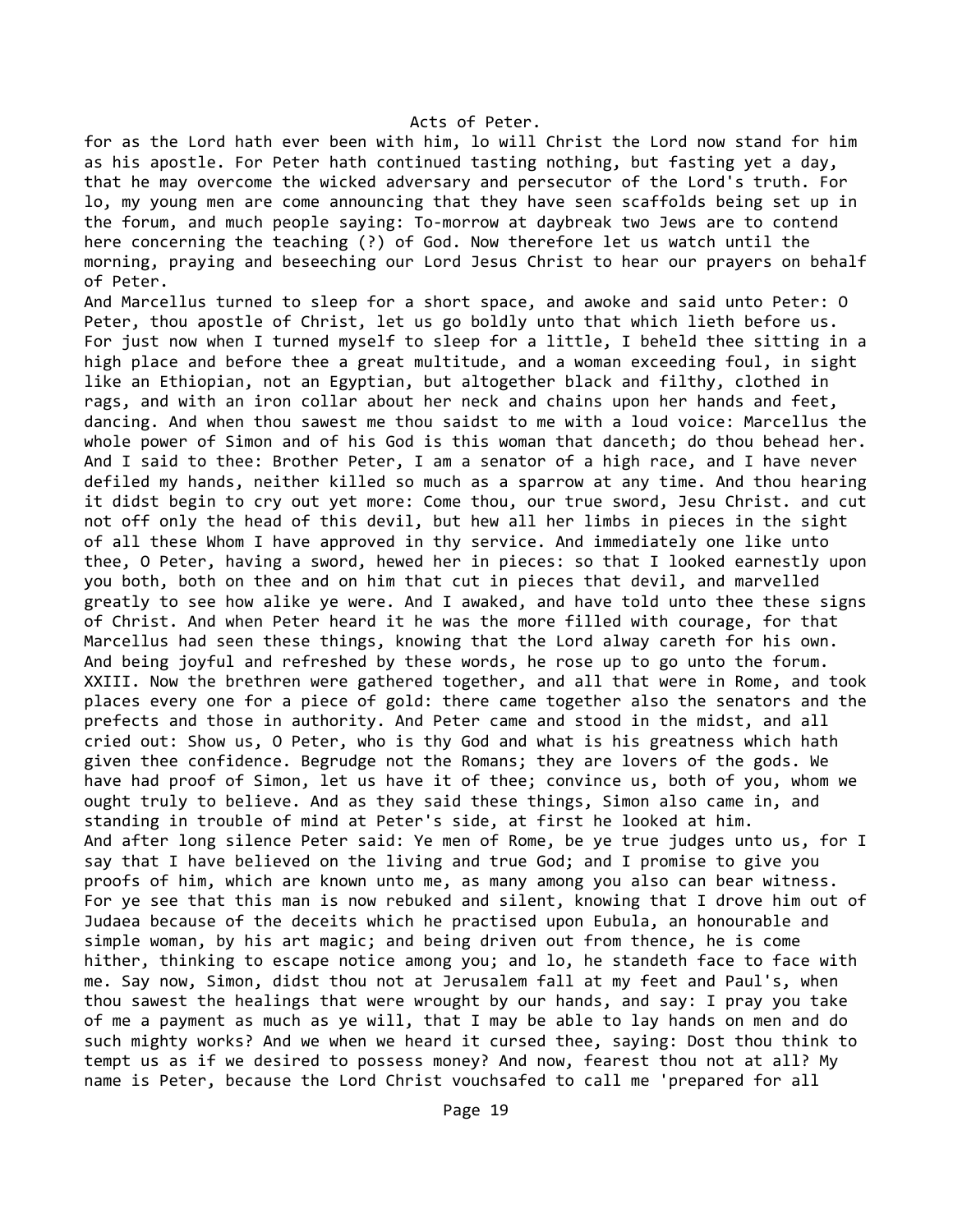things': for I trust in the living God by whom I shall put down thy sorceries. Now let him do in your presence the wonders which he did aforetime: and what I have now said of him, will ye not believe it?

But Simon said: Thou presumest to speak of Jesus of Nazareth, the son of a carpenter, and a carpenter himself, whose birth is recorded (or whose race dwelleth) in Judaea. Hear thou, Peter: the Romans have understanding: they are no fools. And he turned to the people and said: Ye men of Rome, is God born? is he crucified? he that hath a master is no God. And when he so spake, many said: Thou sayest well, Simon. XXV. But the prefect desired to show patience unto both, that he might not appear to do aught unjustly. And the prefect put forward one of his servants and said thus unto Simon: Take this man and deliver him to death. And to Peter he said: And do thou revive him. And unto the people the prefect said: It is now for you to judge whether of these two is acceptable unto God, he that killeth or he that maketh alive. And straightway Simon spake in the ear of the lad and made him speechless, and he died.

And as there began to be a murmuring among the people, one of the widows who were nourished (refreshed) in Marcellus' house, standing behind the multitude, cried out: O Peter, servant of God, my son is dead, the only one that I had. And the people made place for her and led her unto Peter: and she cast herself down at his feet, saying: I had one only son, which with his hands (shoulders) furnished me with nourishment: he raised me up, he carried me: now that he is dead, who shall reach me a hand? Unto whom Peter said: Go, with these for witness, and bring hither thy son, that they may see and be able to believe that by the power of God he is raised, and that this man (Simon) may behold it and fail (or, and she when she saw him, fell down). And Peter said to the young men: We have need of some young men, and, moreover, of such as will believe. And forthwith thirty young men arose, which were prepared to carry her or to bring thither her son that was dead. And whereas the widow was hardly returned to herself, the young men took her up; and she was crying out and saying: Lo, my son, the servant of Christ hath sent unto thee: tearing her hair and her face. Now the young men which were come examined (Gk. apparently, held) the lad's nostrils to see whether he were indeed dead; and seeing that he was dead of a truth, they had compassion on the old woman and said: If thou so will, mother, and hast confidence in the God of Peter, we will take him up and carry him thither that he may raise him up and restore him unto thee. XXVI. And as they said these things, the prefect (in the forum, Lat.), looking earnestly upon Peter (said: What sayest thou Peter?) Behold my lad is dead, who also is dear unto the emperor, and I spared him not, though I had with me other young men; but I desired rather to make trial (tempt) of thee and of the God whom thou (preachest), whether ye be true, and therefore I would have this lad die. And Peter said: God is not tempted nor proved, O Agrippa, but if he be loved and entreated he heareth them that are worthy. But since now my God and Lord Jesus Christ is tempted among you, who hath done so great signs and wonders by my hands to turn you from your sins -now also in the sight of all do thou, Lord, at my word, by thy power raise up him whom Simon hath slain by touching him. And Peter said unto the master of the lad: Go, take hold on his right hand, and thou shalt have him alive and walking with thee. And Agrippa the prefect ran and went to the lad and took his hand and raised him up. And all the multitude seeing it cried: One is the God, one is the God of Peter.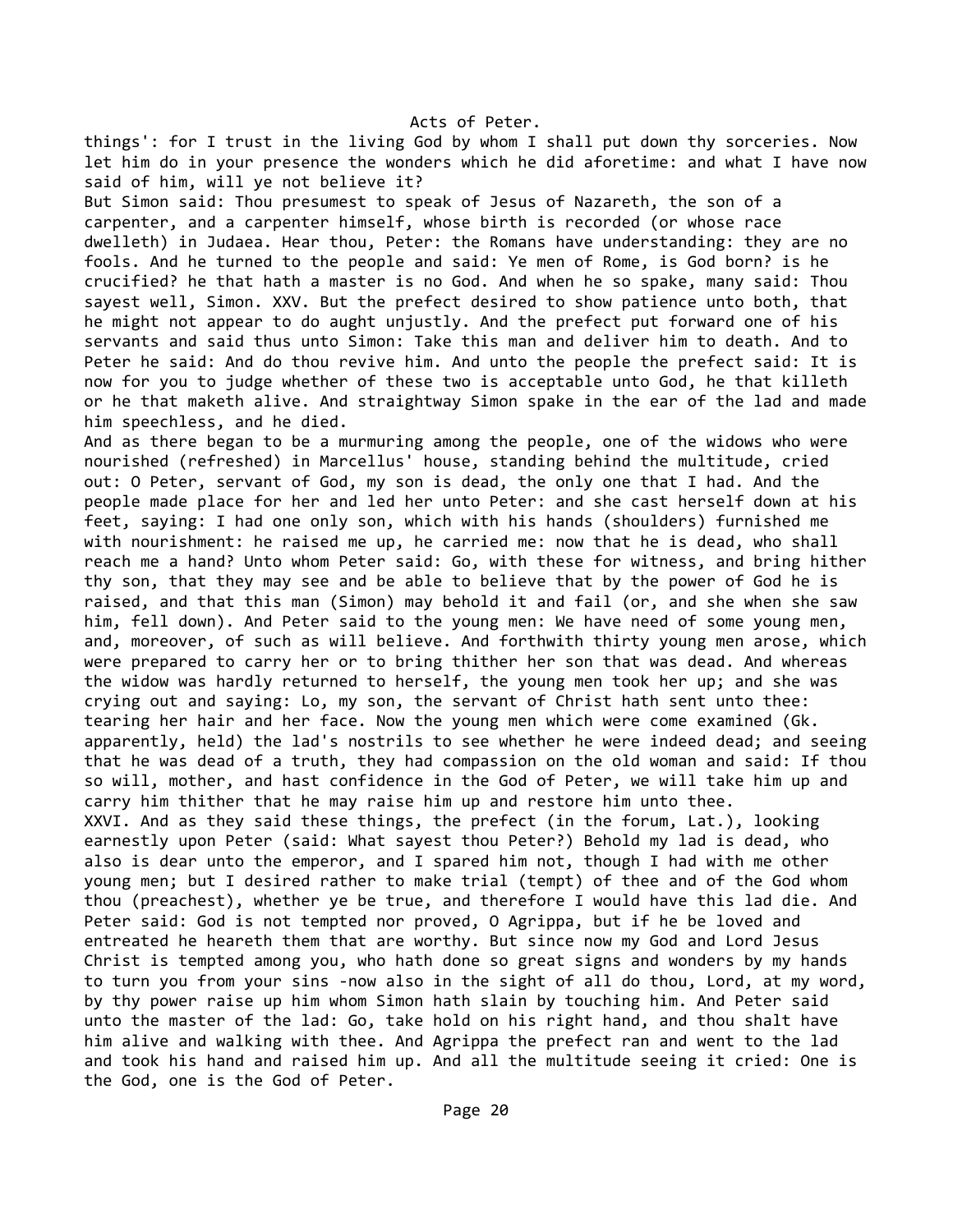XXVII. In the meanwhile the widow's son also was brought upon a bed by the young men, and the people made way for them and brought them unto Peter. And Peter lifted up his eyes unto heaven and stretched forth his hands and said: O holy Father of thy Son Jesus Christ. who hast granted us thy power, that we may through thee ask and obtain, and despise all that is in the world, and follow thee only, who art seen of few and wouldest be known of many: shine thou about us, Lord, enlighten us, appear thou, raise up the son of this aged widow, which cannot help herself without her son. And I, repeating the word of Christ my Lord, say unto thee: Young man, arise and walk with thy mother so long as thou canst do her good; and thereafter shalt thou serve me after a higher sort, ministering in the lot of a deacon of the bishop (or, and of a bishop). And immediately the dead man rose up, and the multitudes saw it and marvelled, and the people cried out: Thou art God the Saviour, thou, the God of Peter, the invisible God, the Saviour. And they spake among themselves, marvelling indeed at the power of a man that called upon his Lord with a word; and they received it unto sanctification.

XXVIII. The fame of it therefore being spread throughout the city, there came the mother of a certain senator, and cast herself into the midst of the people, and fell at Peter's feet, saying: I have learned from my people that thou art a servant of the merciful God, and dost impart his grace unto all them that desire this light. Impart therefore the light unto my son, for I know that thou begrudgest none; turn not away from a matron that entreateth thee. Unto whom Peter said: Wilt thou believe on my God, by whom thy son shall be raised? And the mother said with a loud voice, weeping: I believe, O Peter, I believe! and all the people cried out: Grant the mother her son. But Peter said: Let him be brought hither before all these. And Peter turned himself to the people and said: Ye men of Rome, I also am one of yourselves, and bear a man's body and am a sinner, but have obtained mercy: look not therefore upon me as though I did by mine own power that which I do, but by the power of my Lord Jesus Christ, who is the judge of quick and dead. In him do I believe and by him am I sent, and have confidence when I call upon him to raise the dead. Go thou therefore also, O woman, and cause thy son to be brought hither and to rise again. And the woman passed through the midst of the people and went into the street, running, with great joy, and believing in her mind she came unto her house, and by means of her young men she took him up and came unto the forum. Now she bade the young men put caps [pilei, a sign that they were now freed.] on their heads, and to walk before the bier, and all that she had determined to burn upon the body of her son to be borne before his bier; and when Peter saw it he had compassion upon the dead body and upon her. And she came unto the multitude, while all bewailed her; and a great crowd of senators and matrons followed after, to behold the wonderful works of God: for this Nicostratus which was dead was exceeding noble and beloved of the senate. And they brought him and set him down before Peter. And Peter called for silence, and with a loud voice said: Ye men of Rome, let there now be a just judgement betwixt me and Simon; and judge ye whether of us two believeth in the living God, he or I. Let him raise up the body that lieth here, and believe in him as the angel of God. But if he be not able, and I call upon my God and restore the son alive unto his mother, then believe ye that this man is a sorcerer and a deceiver, which is entertained among you. And when all they heard these things, they thought that it was right which Peter had spoken, and they encouraged Simon, saying: Now, if there be aught in thee, show it openly!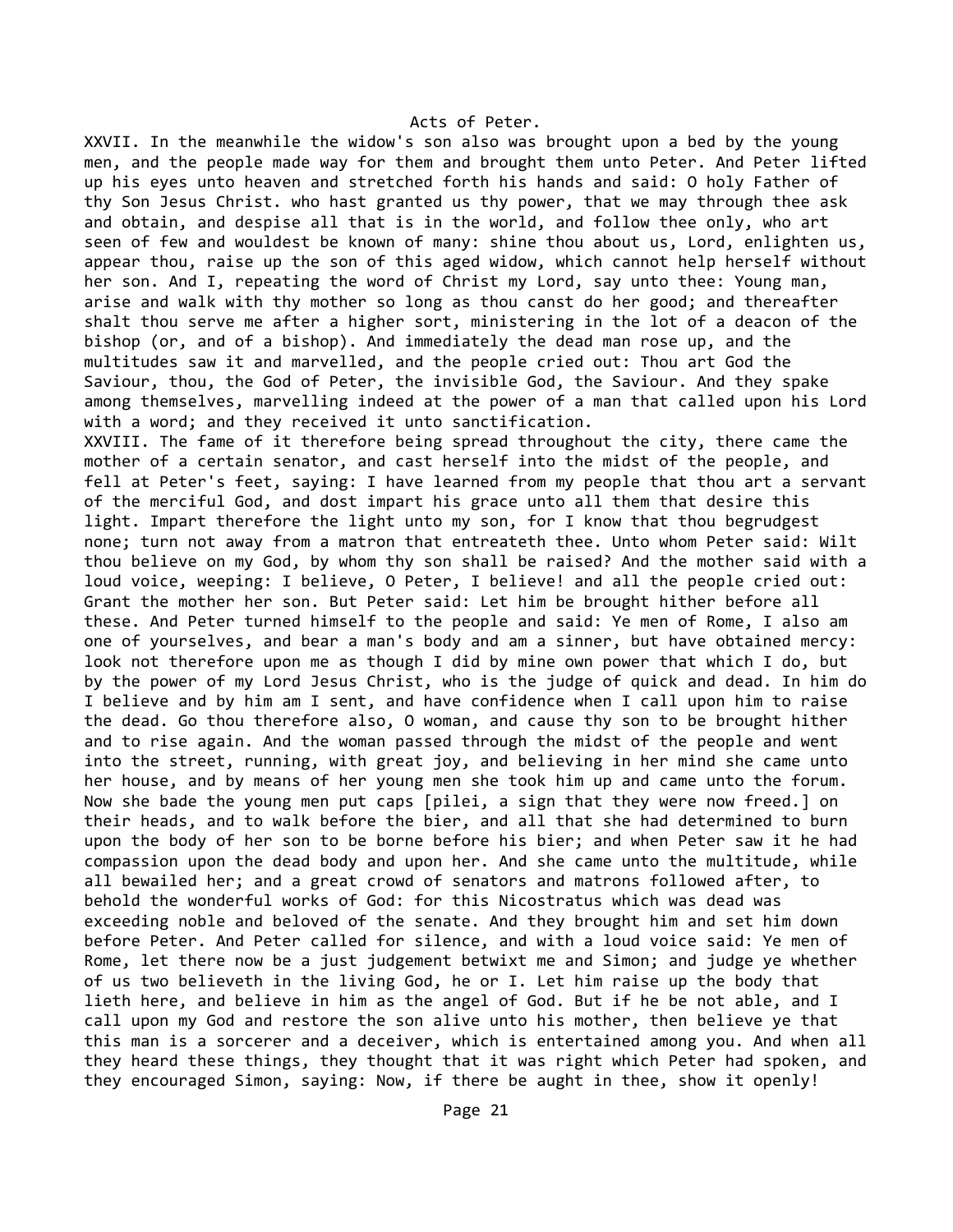either overcome, or thou shall be overcome! (or, convince us, or thou shalt be convicted). Why standest thou still? Come, begin! But Simon, when he saw them all instant with him, stood silent; and thereafter, when he saw the people silent and looking upon him, Simon cried out, saying: Ye men of Rome, if ye behold the dead man arise, will ye cast Peter out of the city? And all the people said: We will not only cast him out, but on the very instant will we burn him with fire. Then Simon went to the head of the dead man and stooped down and thrice raised himself up (or, and said thrice: Raise thyself), and showed the people that he (the dead) lifted his head and moved it, and opened his eyes and bowed himself a little unto Simon. And straightway they began to ask for wood and torches, wherewith to burn Peter. But Peter receiving strength of Christ, lifted up his voice and said unto them that cried out against him: Now see I, ye people of Rome, that ye are -I must not say fools and vain, so long as your eyes and your ears and your hearts are blinded. How long shall your understanding be darkened? see ye not that ye are bewitched, supposing that a dead man is raised, who hath not lifted himself up? It would have sufficed me, ye men of Rome, to hold my peace and die without speaking, and to leave you among the deceits of this world; but I have the chastisement of fire unquenchable before mine eyes. If therefore it seem good unto you, let the dead man speak, let him arise if he liveth, let him loose his jaw that is bound, with his hands, let him call upon his mother, let him say unto you that cry out: Wherefore cry ye? let him beckon unto us with his hand. If now ye would see that he is dead, and yourselves bewitched, let this man depart from the bier, who hath persuaded you to depart from Christ, and ye shall see that the dead man is such as ye saw him brought hither.

But Agrippa the prefect had no longer patience, but thrust away Simon with his own hands, and again the dead man lay as he was before. And the people were enraged, and turned away from the sorcery of Simon and began to cry out: Hearken, O Caesar! if now the dead riseth not, let Simon burn instead of Peter, for verily he hath blinded us. But Peter stretched forth his hand and said: O men of Rome, have patience! I say not unto you that if the lad be raised Simon shall burn; for if I say it, ye will do it. The people cried out: Against thy will, Peter, we will do it. Unto whom Peter said: If ye continue in this mind the lad shall not arise: for we know not to render evil for evil, but we have learned to love our enemies and pray for our persecutors. For if even this man can repent, it were better; for God will not remember evil. Let him come, therefore, into the light of Christ; but if he cannot, let him possess the part of his father the devil, but let not your hands be defiled. And when he had thus spoken unto the people, he went unto the lad, and before he raised him, he said to his mother: These young men whom thou hast set free in the honour of thy son, can yet serve their God when he liveth, being free; for I know that the soul of some is hurt if they shall see thy son arise and know that these shall yet be in bondage: but let them all continue free and receive their sustenance as they did before, for thy son is about to rise again; and let them be with him. And Peter looked long upon her, to see her thoughts. And the mother of the lad said: What other can I do? therefore before the prefect I say: whatsoever I was minded to burn upon the body of my son, let them possess it. And Peter said: Let the residue be distributed unto the widows. Then Peter rejoiced in soul and said in the spirit: O Lord that art merciful, Jesu Christ, show thyself unto thy Peter that calleth upon thee like as thou hast always shown him mercy and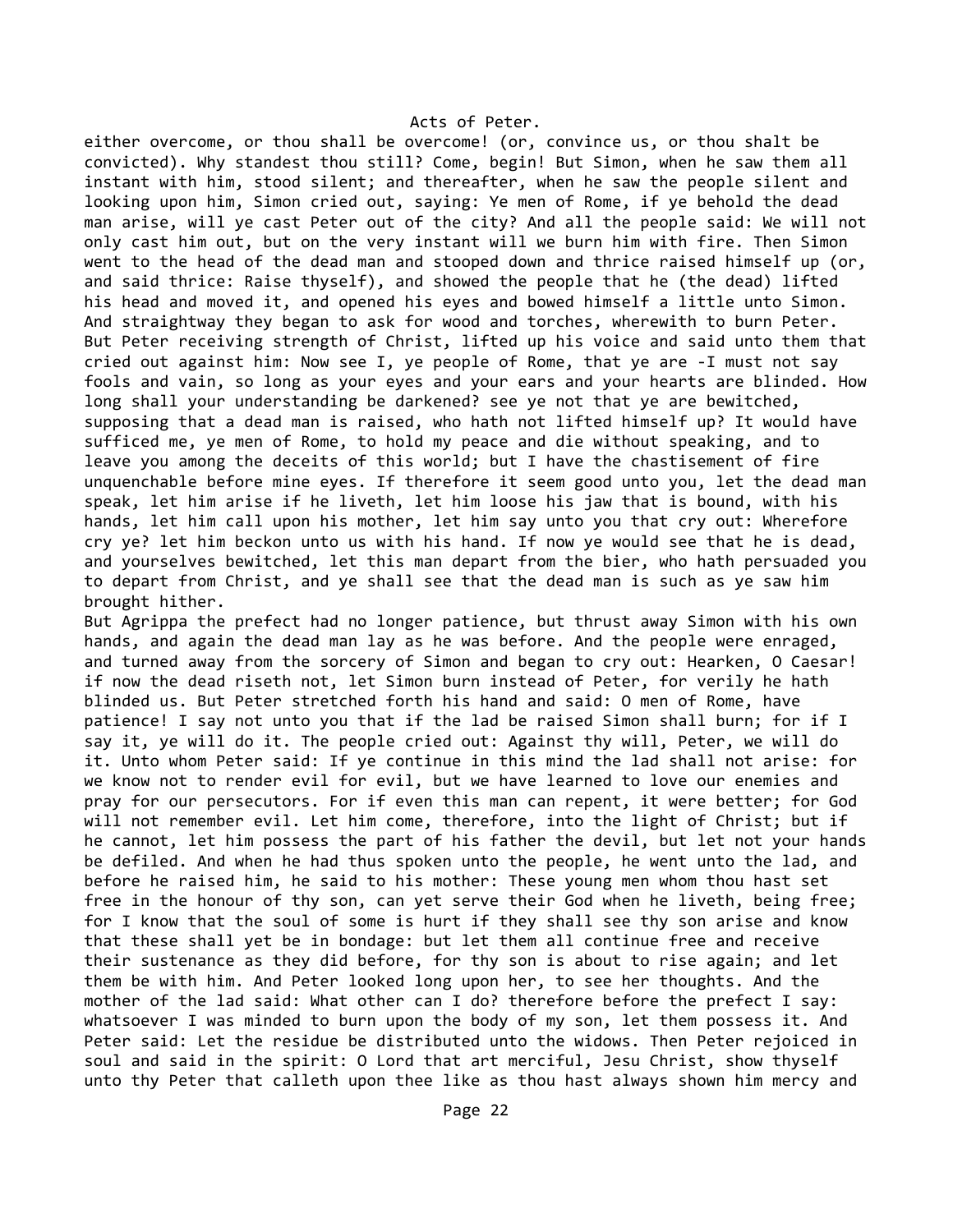loving-kindness: and in the presence of all these which have obtained freedom, that these may become thy servants, let Nicostratus now arise. And Peter touched the lad's side and said: Arise. And the lad arose and put off his grave clothes and sat up and loosed his jaw, and asked for other raiment; and he came down from the bier and said unto Peter: I pray thee, O man of God, let us go unto our Lord Christ whom I saw speaking with me; who also showed me unto thee and said to thee: Bring him hither unto me, for he is mine. And when Peter heard this of the lad, he was strengthened yet more in soul by the help of the Lord; and Peter said unto the people: Ye men of Rome, it is thus that the dead are raised up, thus do they converse, thus do they arise and walk, and live so long time as God willeth. Now therefore, ye that have come together unto the sight, if ye turn not from these your evil ways, and from all your gods that are made with hands, and from all uncleanness and concupiscence, receive fellowship with Christ, believing, that ye may obtain everlasting life. XXIX. And in the same hour they worshipped him as a God, falling down at his feet, and the sick whom they had at home, that he might heal them. But the prefect seeing that so great a multitude waited upon Peter, signified to

Peter that he should withdraw himself: and Peter told the people to come unto Marcellus' house. But the mother of the lad besought Peter to set foot in her house. But Peter had appointed to be with Marcellus on the Lord's day, to see the widows even as Marcellus had promised, to minister unto them with his own hands. The lad therefore that was risen again said: I depart not from Peter. And his mother, glad and rejoicing, went unto her own house. And on the next day after the sabbath she came to Marcellus' house bringing unto Peter two thousand pieces of gold, and saying unto Peter: Divide these among the virgins of Christ which serve him. But the lad that was risen from the dead, when he saw that he had given nothing to any man, went home and opened the press and himself offered four thousand pieces of gold, saying unto Peter: Lo, I also which was raised, offer a double offering, and myself also from this day forward as a speaking sacrifice unto God.

Here begins the original Greek text as preserved in one of our two manuscripts (that at Mt. Athos). The second (Patmos) manuscript begins, as do the versions, at ch. xxxiii. The Greek and not the Latin is followed in the translation.

XXX. Now on the Lord's day as Peter discoursed unto the brethren and exhorted them unto the faith of Christ, there being present many of the senate and many knights and rich women and matrons, and being confirmed in the faith, one woman that was there, exceeding rich, which was surnamed Chryse because every vessel of hers was of gold -for from her birth she never used a vessel of silver or glass, but golden ones only- said unto Peter: Peter, thou servant of God, he whom thou callest God appeared unto me in a dream and said: Chryse, carry thou unto Peter my minister ten thousand pieces of gold; for thou owest them to him. I have therefore brought them, fearing lest some harm should be done me by him that appeared unto me, which also departed unto heaven. And so saying, she laid down the money and departed. And Peter seeing it glorified the Lord, for that they that were in need should be refreshed. Certain, therefore, of them that were there said unto him: Peter, hast thou not done ill to receive the money of her? for she is ill spoken of throughout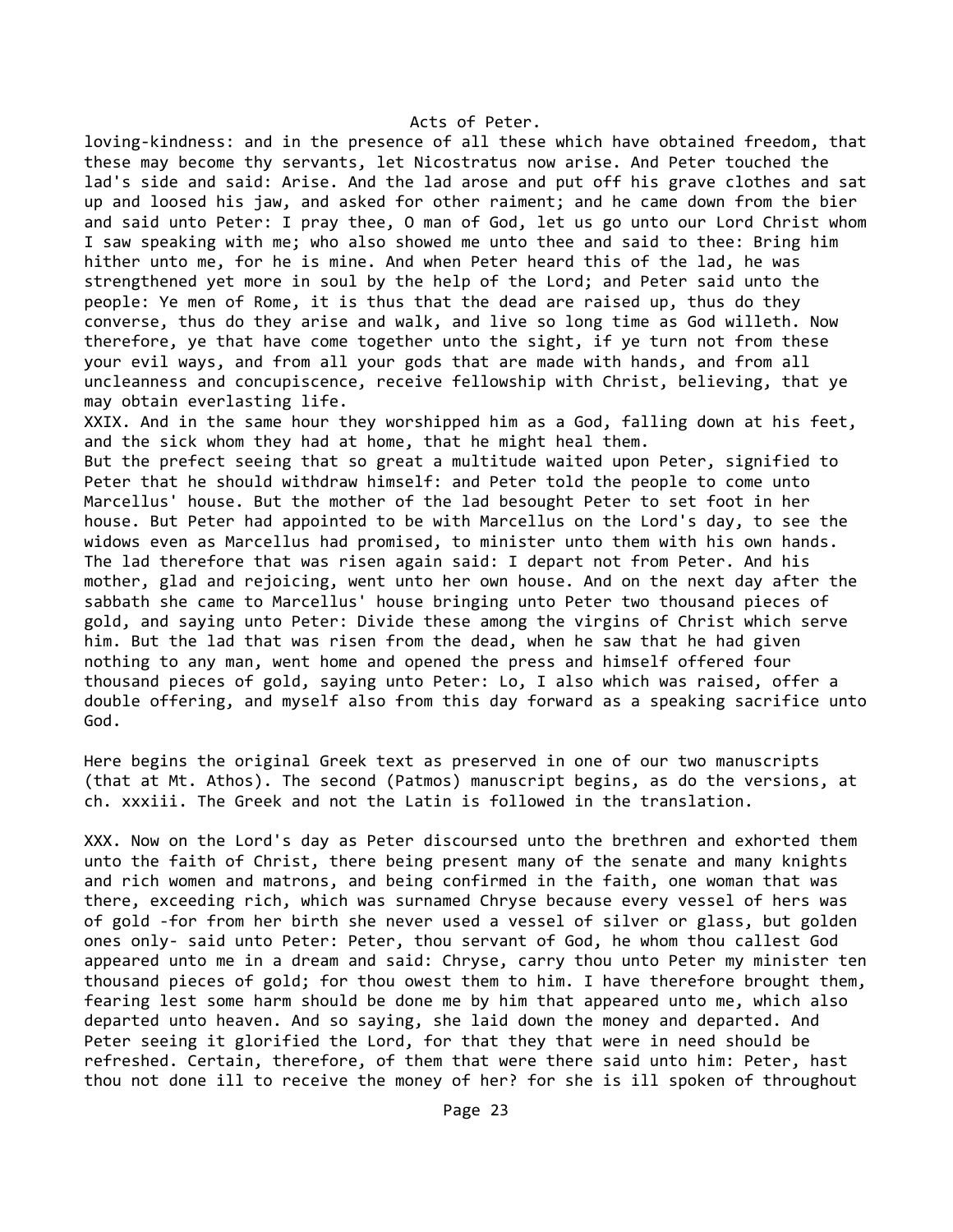all Rome for fornication, and because she keepeth not to one husband, yea, she even hath to do with the young men of her house. Be not therefore a partner with the table of Chryse, but let that which came from her be returned unto her. But Peter hearing it laughed and said to the brethren: What this woman is in the rest of her way of life, I know not, but in that I have received this money, I did it not foolishly; for she did pay it as a debtor unto Christ, and giveth it unto the servants of Christ: for he himself hath provided for them.

XXXI. And they brought unto him also the sick on the sabbath, beseeching that they might recover of their diseases. And many were healed that were sick of the palsy, and the gout, and fevers tertian and quartan, and of every disease of the body were they healed, believing in the name of Jesus Christ, and very many were added every day unto the grace of the Lord. But Simon the magician, after a few days were past, promised the multitude to convict Peter that he believed not in the true God but was deceived. And when he did many lying wonders, they that were firm in the faith derided him. For in diningchambers he made certain spirits enter in, which were only an appearance, and not existing in truth. And what should I more say? though he had oft-times been convicted of sorcory, he made lame men seem whole for a little space, and blind likewise, and once he appeared to make many dead to live and move, as he did with Nicostratus (Gk. Stratonicus). But Peter followed him throughout and convicted him always unto the beholders: and when he now made a sorry figure and was derided by the people of Rome and disbelieved for that he never succeeded m the things which he promised to perform, being in such a plight at last he said to them: Men of Rome, ye think now that Peter hath prevailed over me, as more powerful, and ye pay more heed to him: ye are deceived. For to-morrow I shall forsake you, godless and impious that ye are, and fly up unto God whose Power I am, though I am become weak. Whereas, then, ye have fallen, I am He that standeth, and I shall go up to my Father and say unto him: Me also, even thy son that standeth, have they desired to pull down; but I consented not unto them, and am returned back unto myself.

XXXII. And already on the morrow a great multitude assembled at the Sacred Way to see him flying. And Peter came unto the place, having seen a vision (or, to see the sight), that he might convict him in this also; for when Simon entered into Rome, he amazed the multitudes by flying: but Peter that convicted him was then not yet living at Rome: which city he thus deceived by illusion, so that some were carried away by him (amazed at him).

So then this man standing on an high place beheld Peter and began to say: Peter, at this time when I am going up before all this people that behold me, I say unto thee: If thy God is able, whom the Jews put to death, and stoned you that were chosen of him, let him show that faith in him is faith in God, and let it appear at this time, if it be worthy of God. For I, ascending up, will show myself unto all this multitude, who I am. And behold when he was lifted up on high, and all beheld him raised up above all Rome and the temples thereof and the mountains, the faithful looked toward Peter. And Peter seeing the strangeness of the sight cried unto the Lord Jesus Christ: If thou suffer this man to accomplish that which he hath set about, now will all they that have believed on thee be offended, and the signs and wonders which thou hast given them through me will not be believed: hasten thy grace, O Lord, and let him fall from the height and be disabled; and let him not die but be brought to nought, and break his leg in three places. And he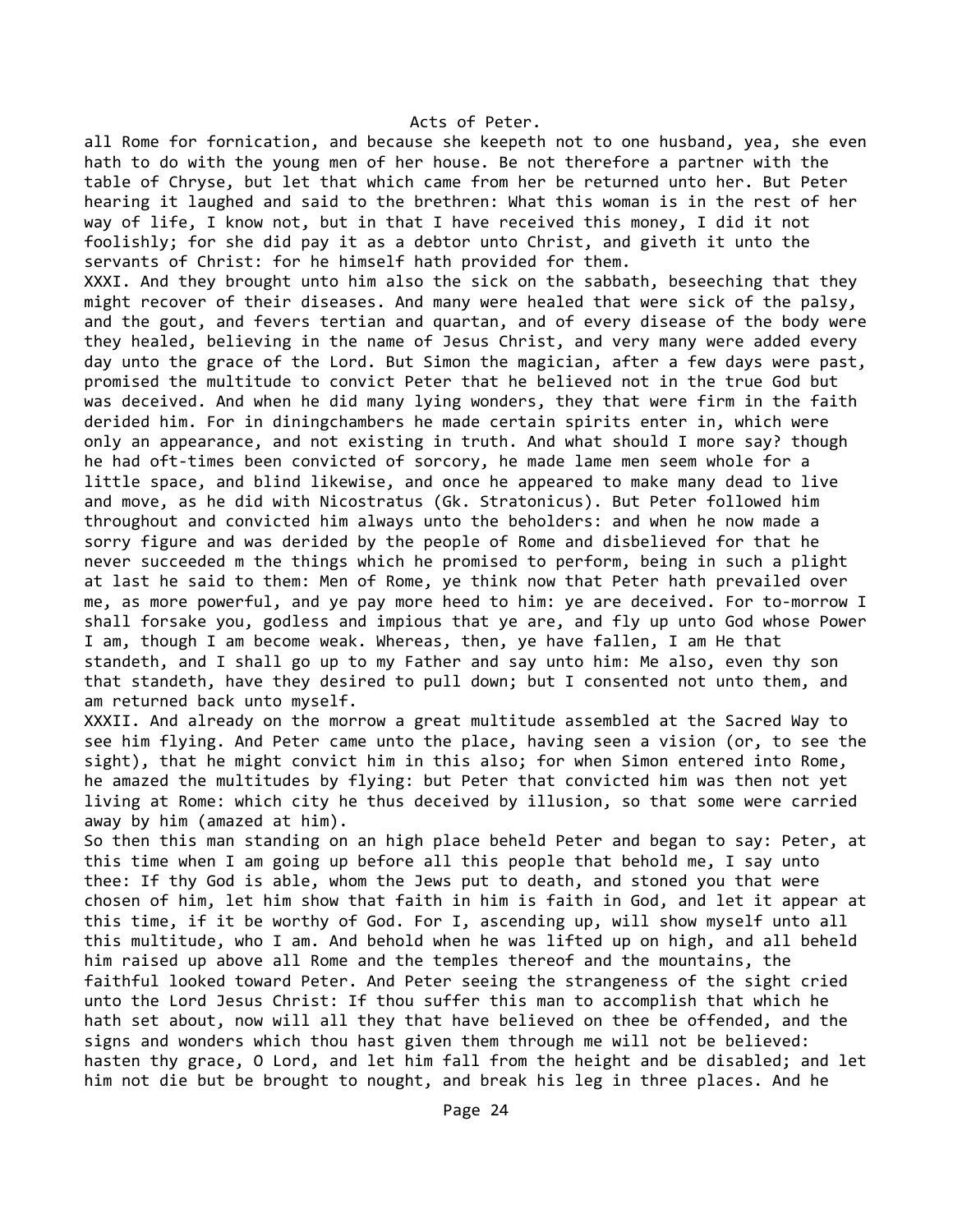fell from the height and brake his leg in three places. Then every man cast stones at him and went away home, and thenceforth believed Peter.

But one of the friends of Simon came quickly out of the way (or arrived from a journey), Gemellus by name, of whom Simon had received much money, having a Greek woman to wife, and saw him that he had broken his leg, and said: O Simon, if the Power of God is broken to pieces, shall not that God whose Power thou art, himself be blinded? Gemellus therefore also ran and followed Peter, saying unto him: I also would be of them that believe on Christ. And Peter said: Is there any that grudgeth it, my brother? come thou and sit with us.

But Simon in his affliction found some to carry him by night on a bed from Rome unto Aricia; and he abode there a space, and was brought thence unto Terracina to one Castor that was banished from Rome upon an accusation of sorcery. And there he was sorely cut (Lat. by two physicians), and so Simon the angel of Satan came to his end.

[Here the Martyrdom proper begins in the Patmos MS. and the versions.]

XXXIII. Now Peter was in Rome rejoicing in the Lord with the brethren, and giving thanks night and day for the multitude which was brought daily unto the holy name by the grace of the Lord. And there were gathered also unto Peter the concubines of Agrippa the prefect, being four, Agrippina and Nicaria and Euphemia and Doris; and they, hearing the word concerning chastity and all the oracles of the Lord, were smitten in their souls, and agreeing together to remain pure from the bed of Agrippa they were vexed by him.

Now as Agrippa was perplexed and grieved concerning them -and he loved them greatly- he observed and sent men privily to see whither they went, and found that they went unto Peter. He said therefore unto them when they returned: That Christian hath taught you to have no dealings with me: know ye that I will both destroy you, and burn him alive. They, then, endured to suffer all manner of evil at Agrippa's hand, if only they might not suffer the passion of love, being strengthened by the might of Jesus.

XXXIV. And a certain woman which was exceeding beautiful, the wife of Albinus, Caesar's friend, by name Xanthippe, came, she also, unto Peter, with the rest of the matrons, and withdrew herself, she also, from Albinus. He therefore being mad, and loving Xanthippe, and marvelling that she would not sleep even upon the same bed with him, raged like a wild beast and would have dispatched Peter; for he knew that he was the cause of her separating from his bed. Many other women also, loving the word of chastity, separated themselves from their husbands, because they desired them to worship God in sobriety and cleanness. And whereas there was great trouble in Rome, Albinus made known his state unto Agrippa, saying to him: Either do thou avenge me of Peter that hath withdrawn my wife, or I will avenge myself. And Agrippa said: I have suffered the same at his hand, for he hath withdrawn my concubines. And Albinus said unto him: Why then tarriest thou, Agrippa? let us find him and put him to death for a dealer in curious arts, that we may have our wives again, and avenge them also which are not able to put him to death, whose wives also he hath parted from them.

XXXV. And as they considered these things, Xanthippe took knowledge of the counsel of her husband with Agrippa, and sent and showed Peter, that he might depart from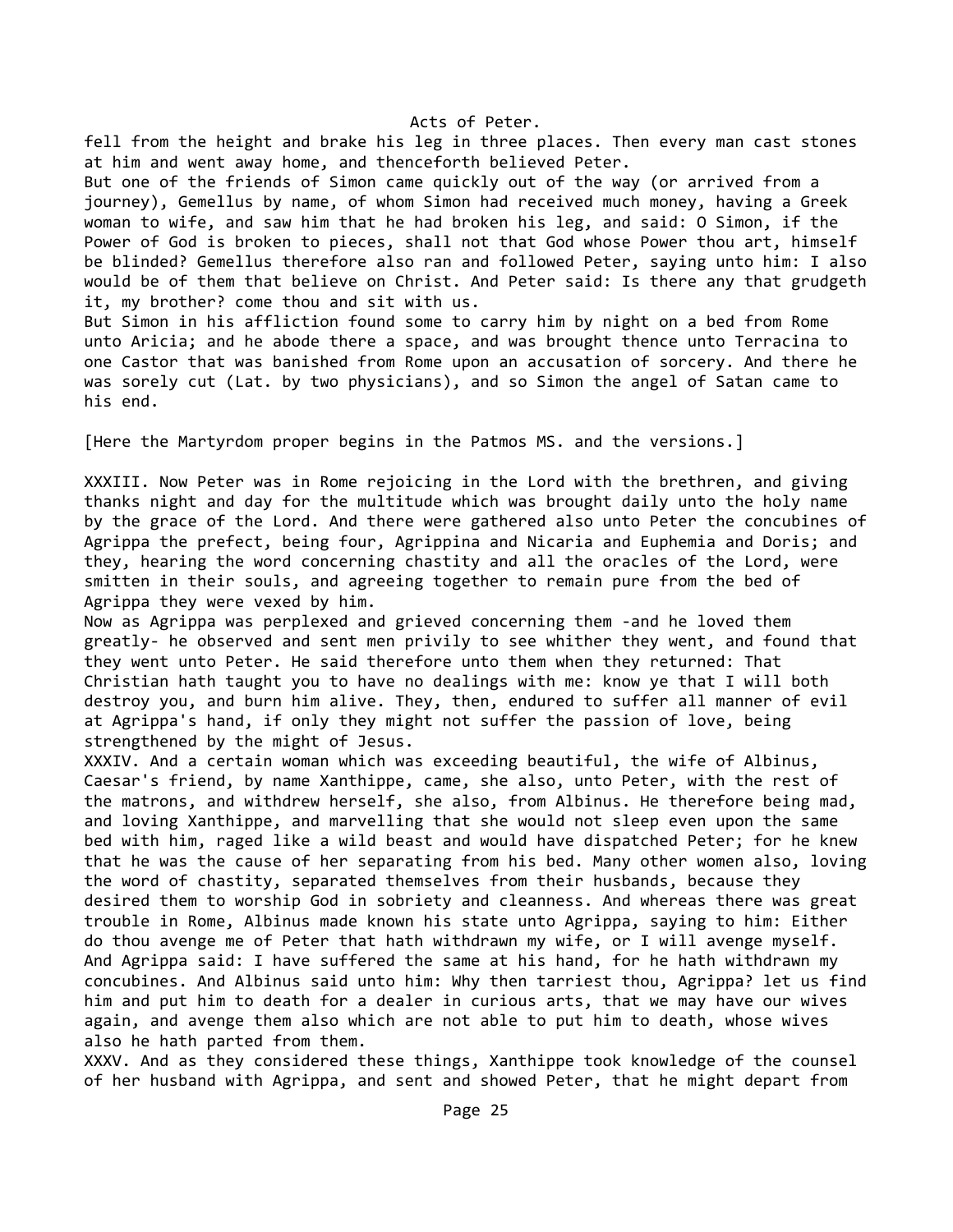Rome. And the rest of the brethren, together with Marcellus, besought him to depart. But Peter said unto them: Shall we be runaways, brethren? and they said to him: Nay, but that thou mayest yet be able to serve the Lord. And he obeyed the brethren's voice and went forth alone, saying: Let none of you come forth with me, but I will go forth alone, having changed the fashion of mine apparel. And as he went forth of the city, he saw the Lord entering into Rome. And when he saw him, he said: Lord, whither goest thou thus (or here)? And the Lord said unto him: I go into Rome to be crucified. And Peter said unto him: Lord, art thou (being) crucified again? He said unto him: Yea, Peter, I am (being) crucified again. And Peter came to himself: and having beheld the Lord ascending up into heaven, he returned to Rome, rejoicing, and glorifying the Lord, for that he said: I am being crucified: the which was about to befall Peter.

XXXVI. He went up therefore again unto the brethren, and told them that which had been seen by him: and they lamented in soul, weeping and saying: We beseech thee, Peter, take thought for us that are young. And Peter said unto them: If it be the Lord's will, it cometh to pass, even if we will it not; but for you, the Lord is able to stablish you in his faith, and will found you therein and make you spread abroad, whom he himself hath planted, that ye also may plant others through him. But I, so long as the Lord will that I be in the flesh, resist not; and again if he take me to him I rejoice and am glad.

And while Peter thus spake, and all the brethren wept, behold four soldiers took him and led him unto Agrippa. And he in his madness (disease) commanded him to be crucified on an accusation of godlessness.

The whole multitude of the brethren therefore ran together, both of rich and poor, orphans and widows, weak and strong, desiring to see and to rescue Peter, while the people shouted with one voice, and would not be silenced: What wrong hath Peter done, O Agrippa? Wherein hath he hurt thee? tell the Romans! And others said: We fear lest if this man die, his Lord destroy us all.

And Peter when he came unto the place stilled the people and said: Ye men that are soldiers of Christ! ye men that hope in Christ! remember the signs and wonders which ye have seen wrought through me, remember the compassion of God, how many cures he hath wrought for you. Wait for him that cometh and shall reward every man according to his doings. And now be ye not bitter against Agrippa; for he is the minister of his father's working. And this cometh to pass at all events, for the Lord hath manifested unto me that which befalleth. But why delay I and draw not near unto the cross?

XXXVII. And having approached and standing by the cross he began to say: O name of the cross, thou hidden mystery! O grace ineffable that is pronounced in the name of the cross! O nature of man, that cannot be separated from God! O love (friendship) unspeakable and inseparable, that cannot be shown forth by unclean lips! I seize thee now, I that am at the end of my delivery hence (or, of my coming hither). I will declare thee, what thou art: I will not keep silence of the mystery of the cross which of old was shut and hidden from my soul. Let not the cross be unto you which hope in Christ, this which appeareth: for it is another thing, different from that which appeareth, even this passion which is according to that of Christ. And now above all, because ye that can hear are able to hear it of me, that am at the last and final hour of my life, hearken: Separate your souls from every thing that is of the senses, from every thing that appeareth, and does not exist in truth.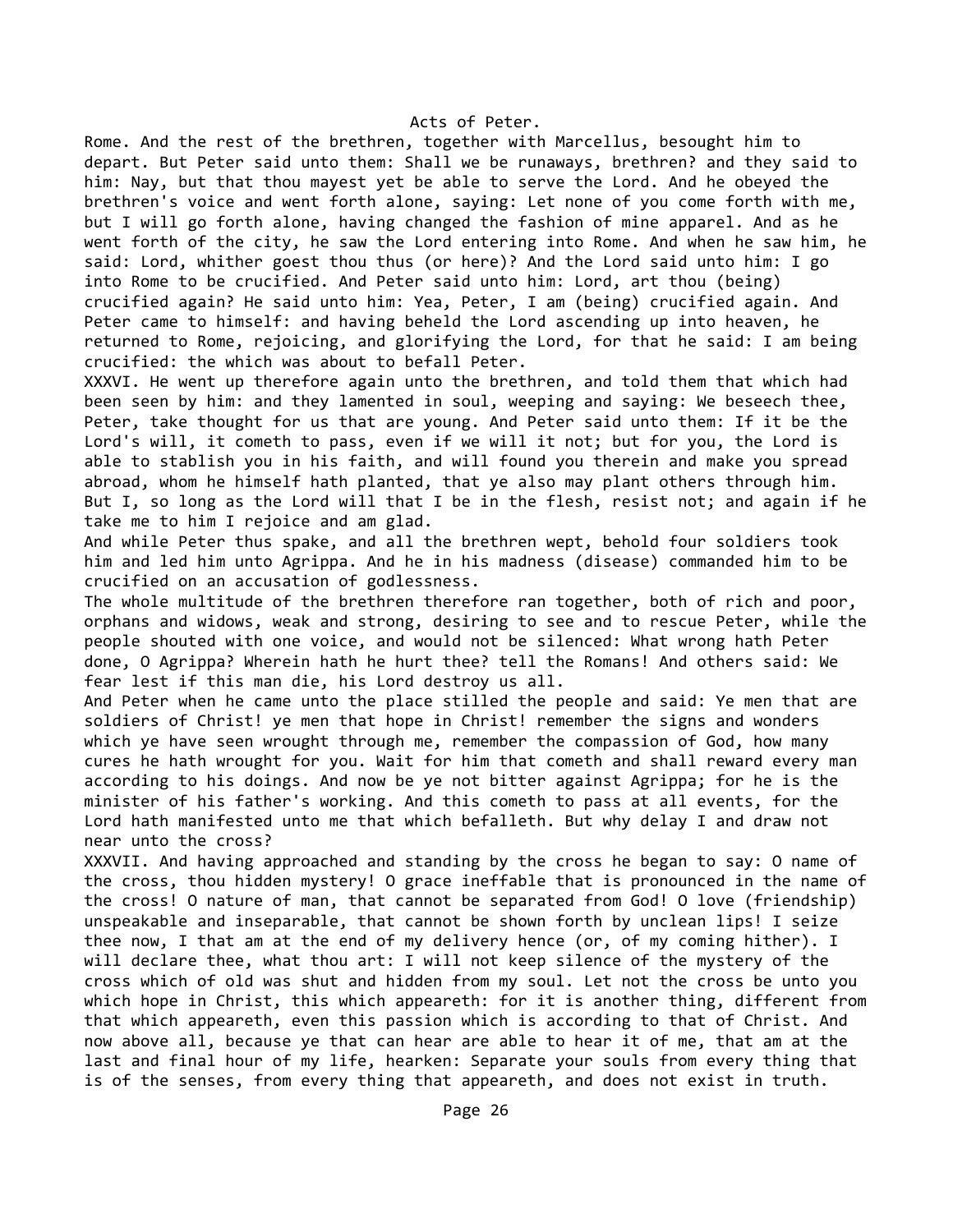Blind these eyes of yours, close these ears of yours, put away your doings that are seen; and ye shall perceive that which concerneth Christ, and the whole mystery of your salvation: and let thus much be said unto you that hear, as if it had not been spoken. But now it is time for thee, Peter, to deliver up thy body unto them that take it. Receive it then, ye unto whom it belongeth. I beseech you the executioners, crucify me thus, with the head downward and not otherwise: and the reason wherefore, I will tell unto them that hear. XXXVIII. And when they had hanged him up after the manner he desired, he began again to say: Ye men unto whom it belongeth to hear, hearken to that which I shall declare unto you at this especial time as I hang here. Learn ye the mystery of all nature, and the beginning of all things, what it was. For the first man, whose race I bear in mine appearance (or, of the race of whom I bear the likeness), fell (was borne) head downwards, and showed forth a manner of birth such as was not heretofore: for it was dead, having no motion. He, then, being pulled down -who also cast his first state down upon the earth- established this whole disposition of all things, being hanged up an image of the creation (Gk. vocation) wherein he made the things of the right hand into left hand and the left hand into right hand, and changed about all the marks of their nature, so that he thought those things that were not fair to be fair, and those that were in truth evil, to be good. Concerning which the Lord saith in a mystery: Unless ye make the things of the right hand as those of the left, and those of the left as those of the right, and those that are above as those below, and those that are behind as those that are before, ye shall not have knowedge of the kingdom.

This thought, therefore, have I declared unto you; and the figure wherein ye now see me hanging is the representation of that man that first came unto birth. Ye therefore, my beloved, and ye that hear me and that shall hear, ought to cease from your former error and return back again. For it is right to mount upon the cross of Christ, who is the word stretched out, the one and only, of whom the spirit saith: For what else is Christ, but the word, the sound of God? So that the word is the upright beam whereon I am crucified. And the sound is that which crosseth it, the nature of man. And the nail which holdeth the cross-tree unto the upright in the midst thereof is the conversion and repentance of man.

XXXIX. Now whereas thou hast made known and revealed these things unto me, O word of life, called now by me wood (or, word called now by me the tree of life), I give thee thanks, not with these lips that are nailed unto the cross, nor with this tongue by which truth and falsehood issue forth, nor with this word which cometh forth by means of art whose nature is material, but with that voice do I give thee thanks, O King, which is perceived (understood) in silence, which is not heard openly, which proceedeth not forth by organs of the body, which goeth not into ears of flesh, which is not heard of corruptible substance, which existeth not in the world, neither is sent forth upon earth, nor written in books, which is owned by one and not by another: but with this, O Jesu Christ, do I give thee thanks, with the silence of a voice, wherewith the spirit that is in me loveth thee, speaketh unto thee, seeth thee, and beseecheth thee. Thou art perceived of the spirit only, thou art unto me father, thou my mother, thou my brother, thou my friend, thou my bondsman, thou my steward: thou art the All and the All is in thee: and thou Art, and there is nought else that is save thee only.

Unto him therefore do ye also, brethren, flee, and if ye learn that in him alone ye